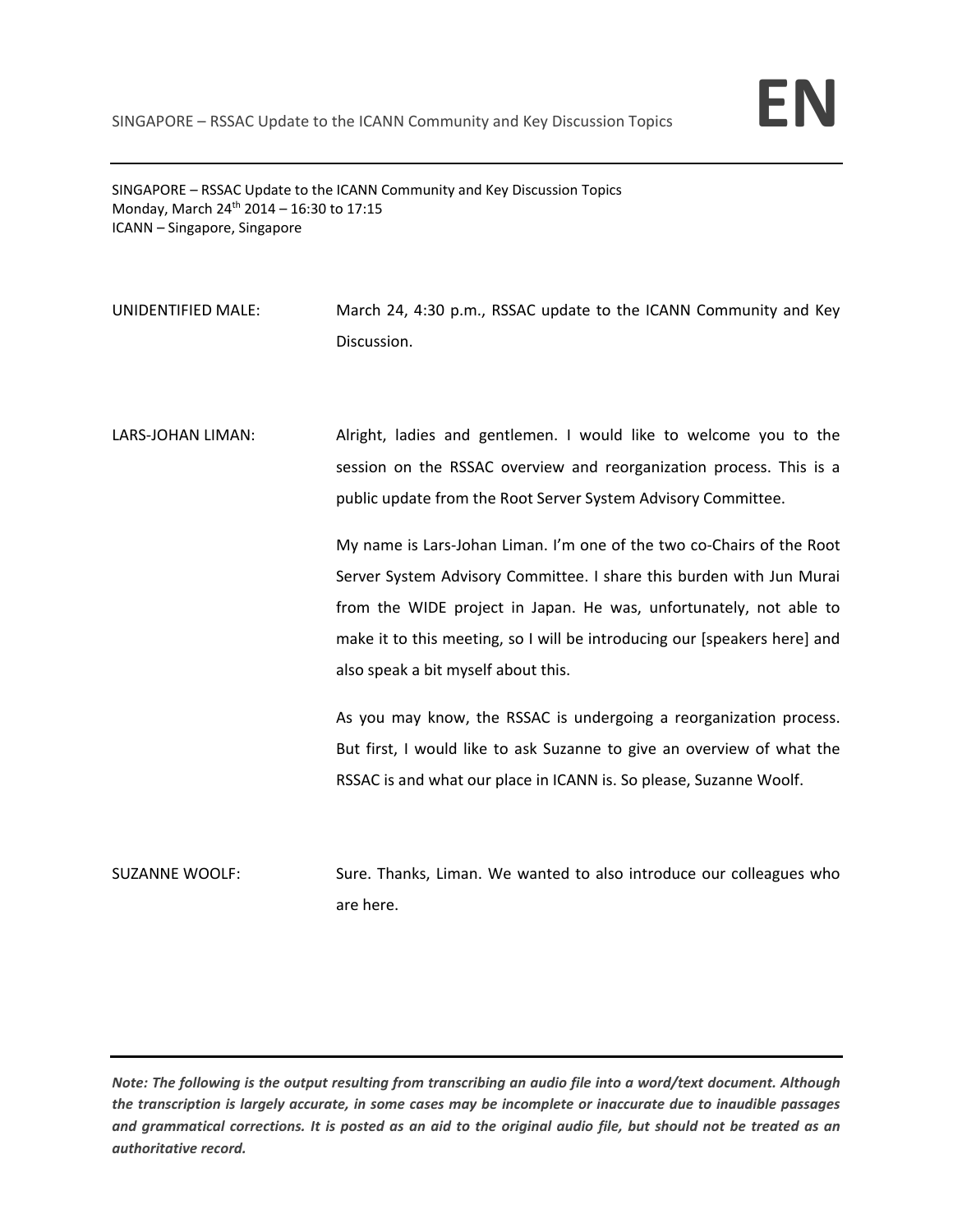LARS-JOHAN LIMAN: Yes, we should do that. RSSAC is, in its current state, primarily the executive committee. So I would like to introduce the executive committee. We consist of representatives from all the root server operators and a number of liaisons from other groups.

> So with me here today: presenting is Suzanne Woolf from F‐root and Bill Manning from B‐root. And I would also like the rest of the executive committee who is here in the room  $-$  those of you who are here  $-$  to stand up so I can introduce you.

> It's Marc Blanchet who is the liaison from the IAB. Elise is the liaison from the IANA. Duane Wessels, liaison from Verisign. Brad Verd, representative from A- and J-root. John Crain, L-root. [Tripti Singhal] from D‐root. Who else? Russ Mundy is the liaison to the SSAC. And who else? [Hirohito] is representative from M‐root in Japan.

> So those of us are here, and please approach us afterwards if you have questions and want to talk to us. We're happy to talk to you. So, Suzanne, please.

SUZANNE WOOLF: Thanks, Liman. I'm looking around, and we have some smiling faces. Not too many, and you don't hear this very much at an ICANN meeting. We actually like it when we're low‐profile and people don't seem too worried about us.

> I'm going to do a real quick overview of who we are and what we do, and then we're going to talk a little bit about the reorganization we're going through and also some of the technical work that we're doing with the root server operators in the community.

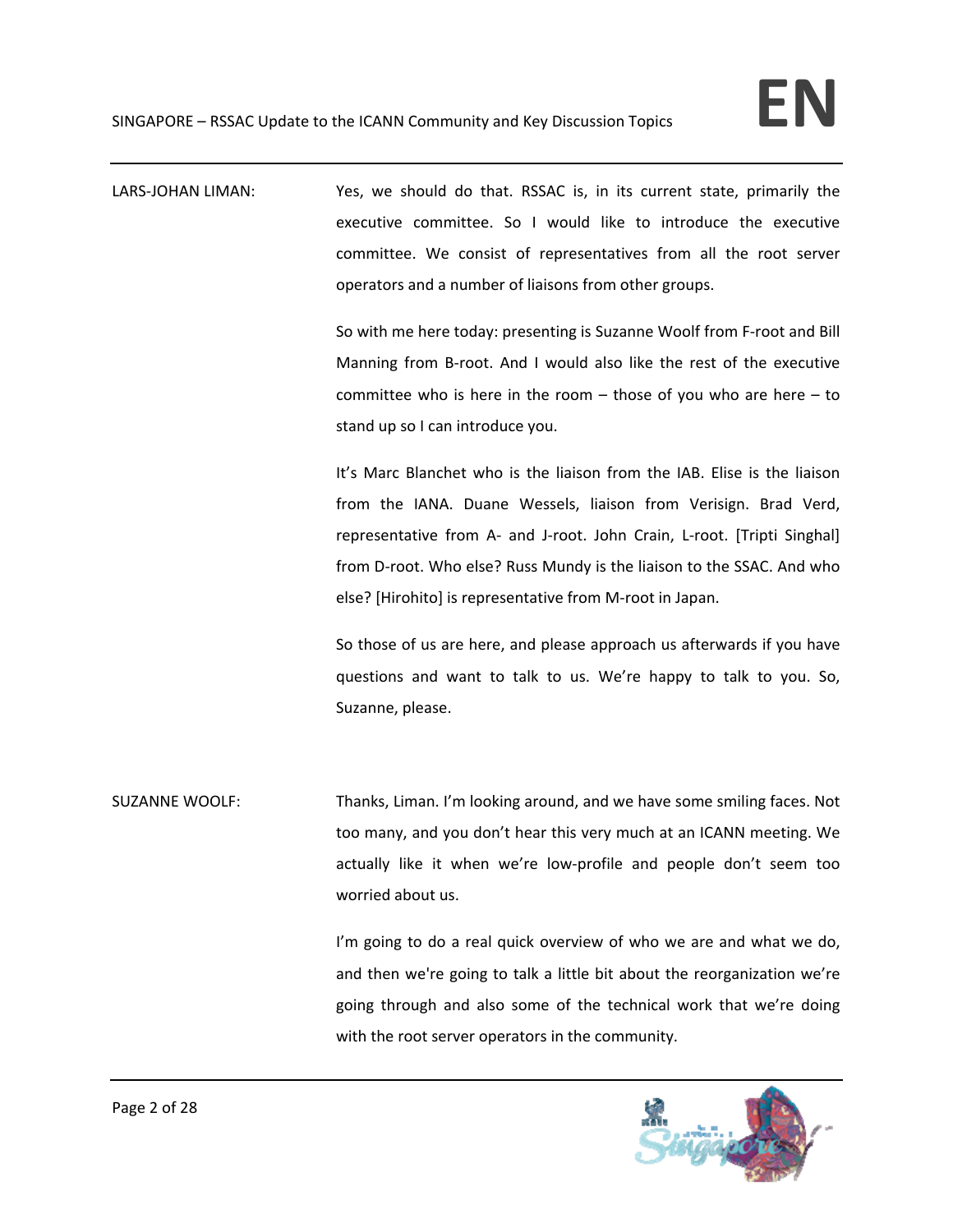I was asked to start with who we are in the ecosystem, because as liaison to the Board and one of the few RSSAC people who has been regularly attending ICANN meetings for a long time, I've done this rap.

Just real briefly, though, who we are: the initial membership and key membership of RSSAC includes the root server operators. All of the organizations that operate root servers are represented on the RSSAC exec.

In addition, Liman will talk a little bit more about the reorganization and how we're doing this more broadly, but we also work with other stakeholders from the community with a direct interest in a stable, robust root zone and root data distribution system.

So we maintain a technical and operational orientation. We are not a policy body. We look primarily to DNS experts, to the ccTLD and gTLD (it should have said also) and our technical folks who are our principle customers and partners. We are working towards broader multi‐ stakeholder representation and interaction. So that's actually some open topics there, how we work with other groups in the ecosystem.

Apologies for the org chart, but we don't even always know, so we thought we should include the graphical version of where we sit in the ICANN ecosystem. We are an advisory committee, like several others: like the ALAC, like the SSAC.

What we're here to do as operators, the root server folks are here to make sure that DNS queries to the root are answered as quickly and efficiently as possible with the most up-to-date information available is distributed by the root zone management partners.

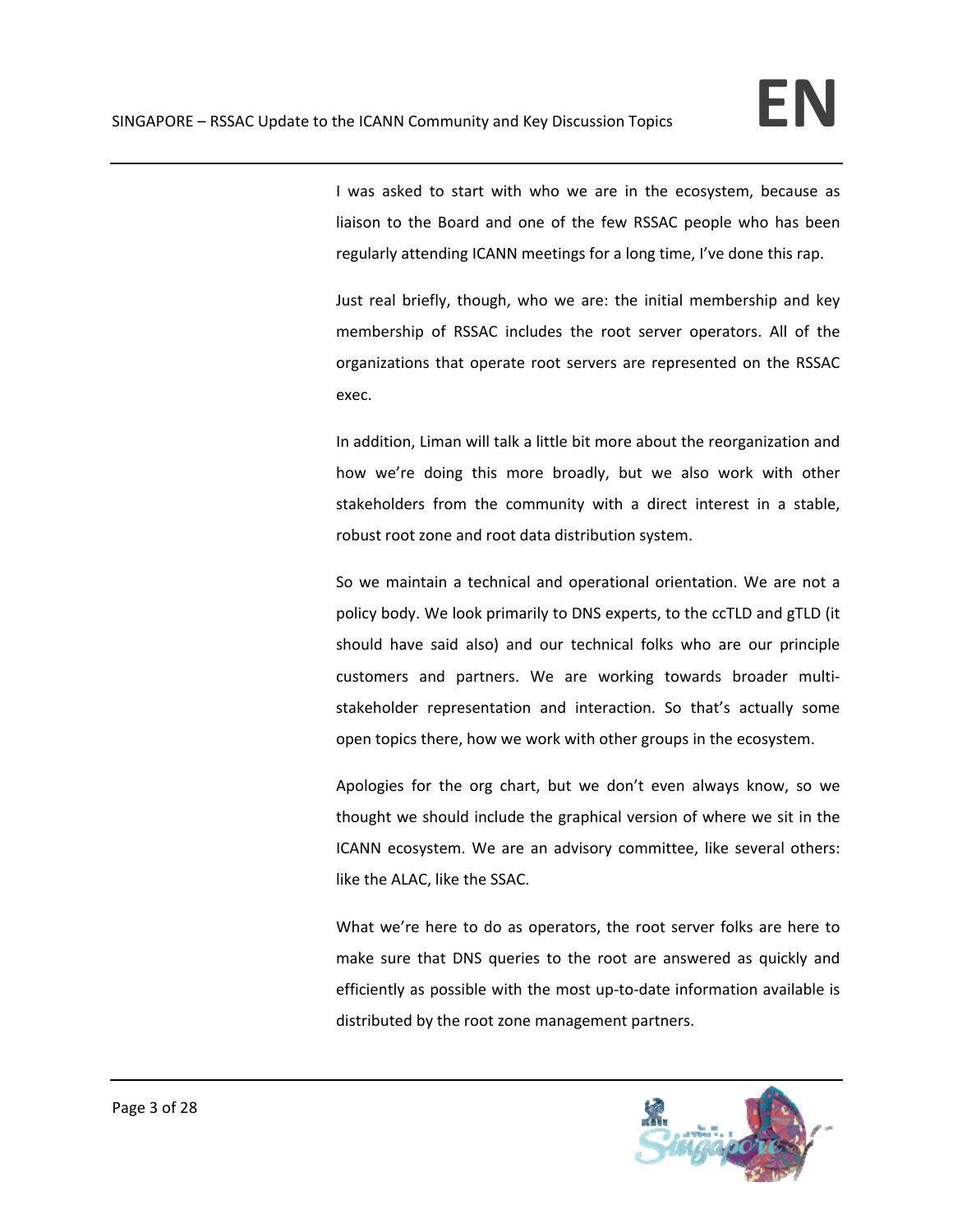We are here to tell people what we do and to work with the community to do outreach. We provide liaisons and support to, particularly, the NomCom and the Board, but other roles and task forces as requested.

And we're here to provide DNS expertise and advice on a slightly broader basis to the Board and the staff and the community on issues such as DNSSEC and how it should be integrated into the root; root scaling as part of the new gTLD inquiries and preparation; and similar technically‐ and operationally‐oriented DNS issues.

We also work with the root server operators and with the broader community and we will be talking about some of the substantive work underway on measurements and service expectations as relates to the root name servers.

We sometimes find it useful to also point out to people what we don't do. We are not the place to go to tell root server operators what to do. We hope and expect that a role in forming the advice means that we're forming advice that root server operators and other partners can actually take and operationalize. But it's a collaborative effort and a collaborative set of relationships.

We don't tell ICANN what to do. Some of the ACs and SOs have a policy function where the results are binding on ICANN, on the Board, and the organization. That's also not part of our role.

We strictly support and respect the difference between the policy relating to what goes into the root zone and the operations of delivering the data to the users of the Internet. So we set no policy; we have no policy role regarding the contents of the root zone.

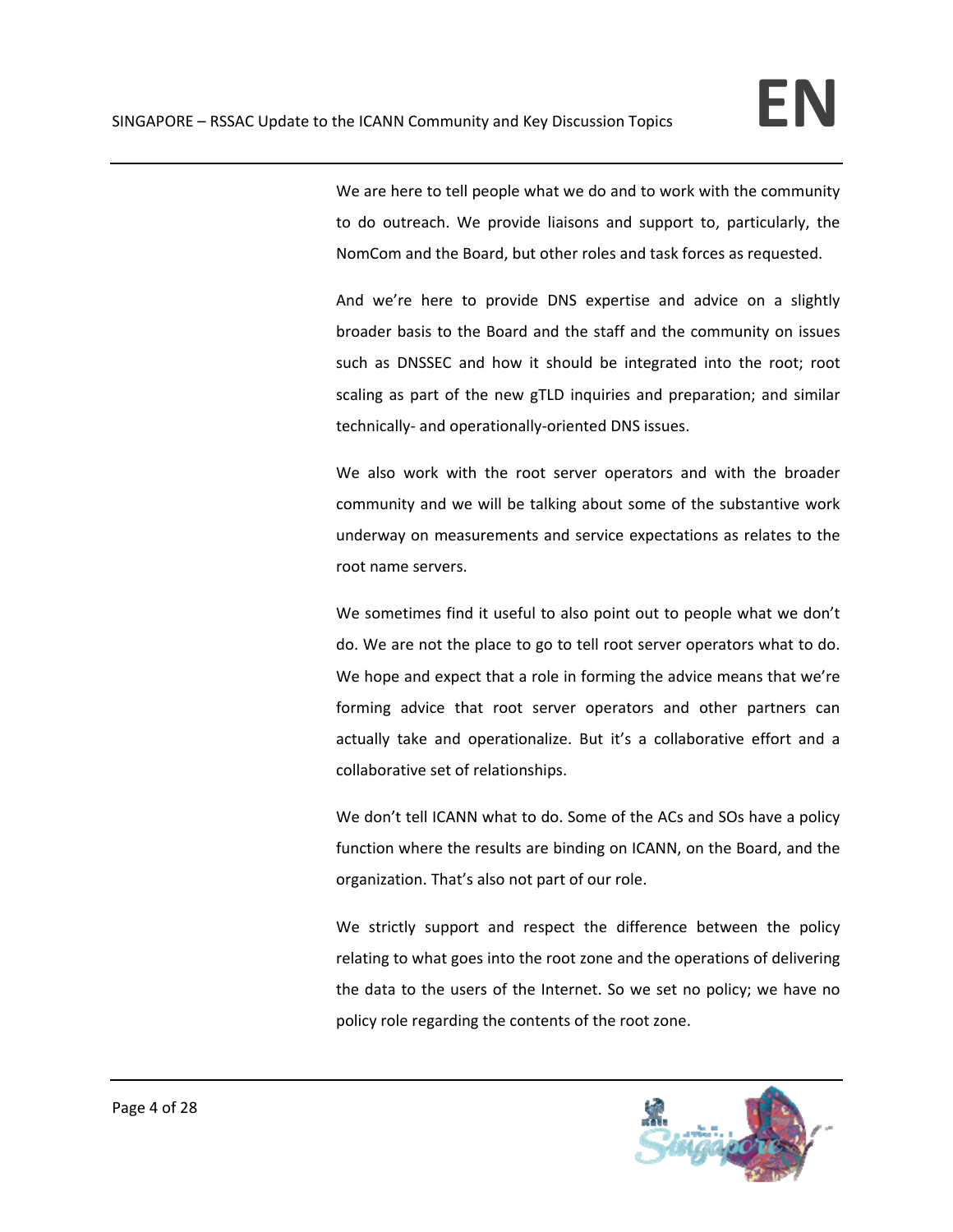In addition, because of the nature of the service we provide and because it must be of the highest quality and provided to all Internet users on an equal and the best possible basis, all of the organizations that operate root servers do other things as part of their business and operations and community activities, but we don't mix root server operations with our other operations. The separation there for operational and management reasons is quite strict. So when you're talking to any of us in our capacity as RSSAC or as root server operators, that's strictly what you're getting.

Further information, just on the technical and operational aspects of root servers: people like that chart because it shows some of the breadth and variety of distribution of root server resources worldwide. There's lots more information at rootservers.org, which is a public site that the operators maintain for public data.

And because it's such an important topic in this meeting, we thought we would say a couple of words on where we see the IANA functions transition process that has been so prominent in conversation leading up to this meeting and already here.

A couple of very simple points for us: most of the root server operators have been acting in that capacity at least as long as ICANN has been around and the current institutional arrangements around IANA have been in place.

And the transition has been  $-$  as many people have already said here and will continue to say  $-$  has been in the long-term plan from the beginning. We expected it and welcome it and are happy to work on it with the rest of the community.

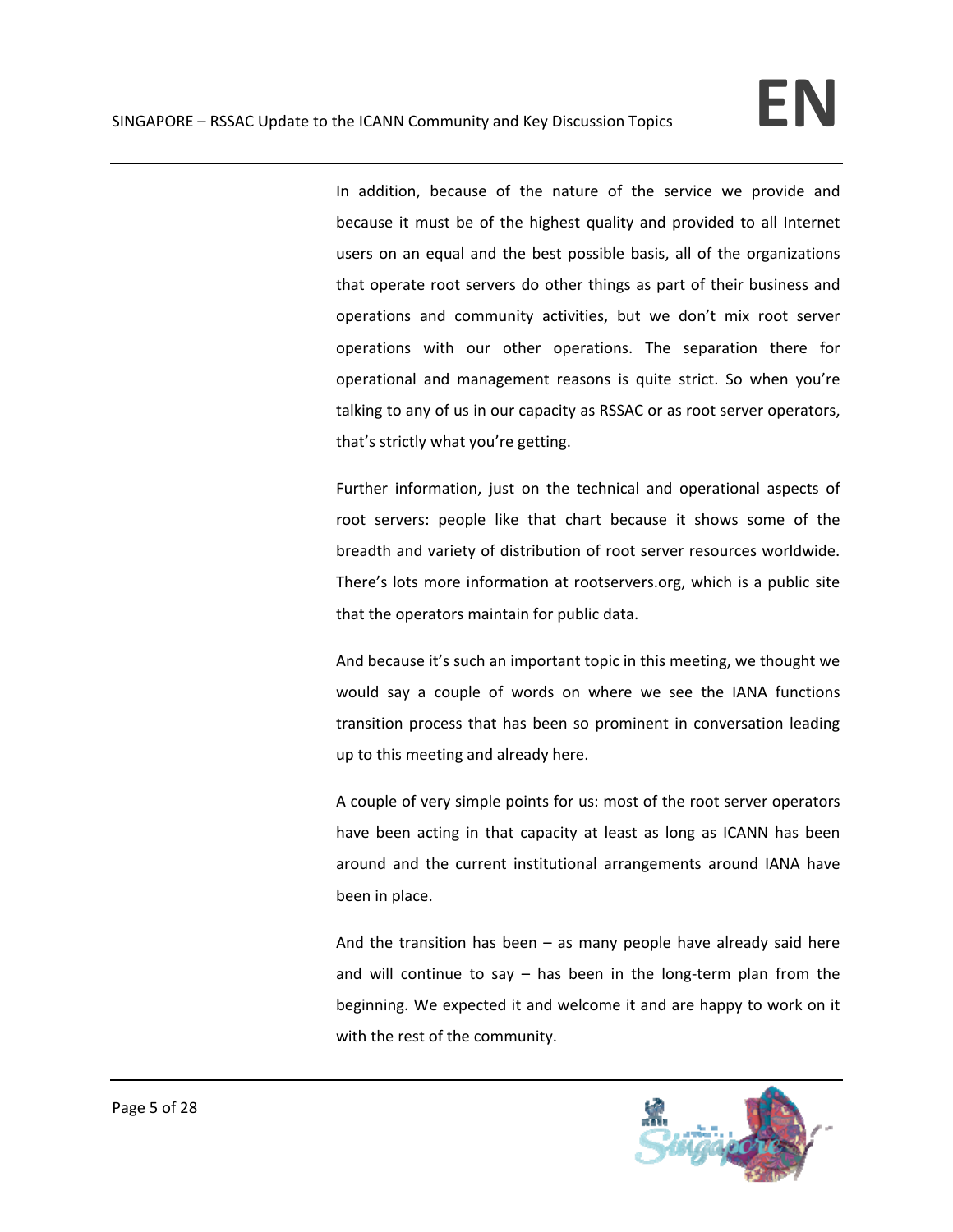We do expect to participate in the process along with everyone else, with all the other stakeholders involved in making sure that the future of IANA and the IANA functions is stable and trustworthy for the entire community.

And for us, as we participate in the discussions, consistent with the role that we have always played, the important principle, the thing that we are always here to protect: the security, stability, and resiliency of the root zone distribution system for all Internet users.

Straightforward stuff, real simple, and I can turn it over to Liman to talk a little bit about how we're doing our reorganization to support some of these things within the evolving community.

LARS-JOHAN LIMAN: Thank you, Suzanne. So I will continue a bit with the reorganization. RSSAC, being one of the advisory committees, undergoes periodic reviews as all the bodies of ICANN. And we received feedback from the last one, which we're now trying to act upon and implement.

> So we are revising the organizational model for RSSAC, and we're building a two‐layer model where we have an executive committee, which is a rather small group which is focused on driving the process. And we are aiming at a larger group that we refer to as the "caucus," which will be a loosely-connected group with experts that we can reach out to to have help with actually producing documents and doing footwork.

> So the executive committee consists of one voting representative from each of the root server operators, so that means 12 in total. And it also

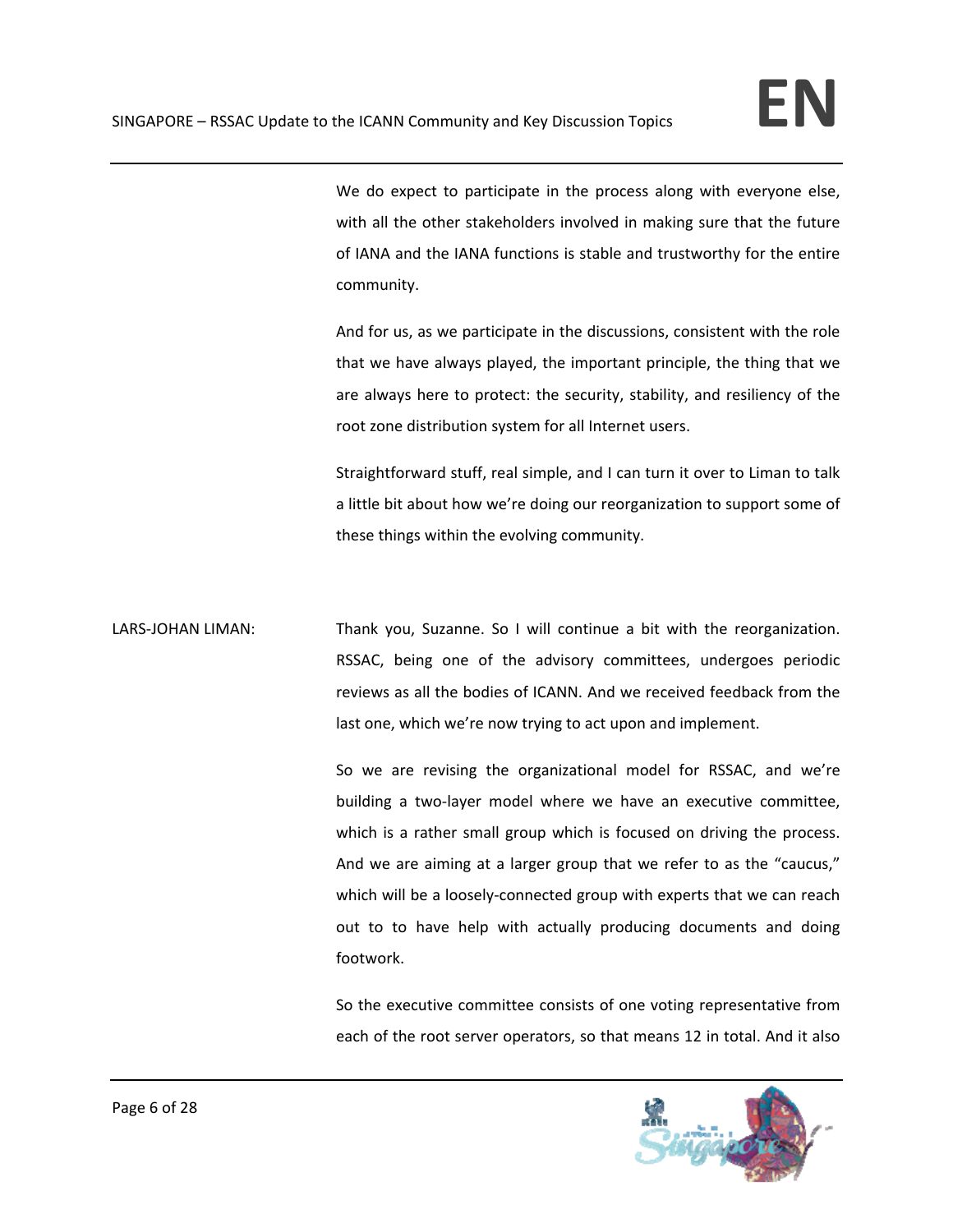consists of liaisons to various groups and other bodies of ICANN. The number 12 here stems from the fact that Verisign operates two letters. There are 13 root server identities but only 12 organizations that operate them.

We intend to create the initial process and procedures for how RSSAC is going to work in this new shape. And we also, in the executive committee, are going to select and keep track of the work items that we deal with. We're going to appoint work parties that deal with the various issues and draft documents by selecting subgroups from the caucus. And then the executive is responsible for publishing the results of that. I'll go a bit more into the details of the publishing process in a minute.

We also appoint outgoing liaisons. This is currently limited to the Board and the NomCom. And we also accept incoming liaisons from groups that want to have liaisons with us. And I have a list of those further down the line.

And also, of course, we elect two co‐Chairs to run the operation. So the current two co‐Chairs are Professor Jun Murai from the WIDE project in Japan, representing M‐root, and myself, from Stockholm, Sweden, representing I‐root.

And the current liaisons we have are from outgoing to the ICANN Board and NomCom, as I mentioned, and incoming from the IANA, from the NTIA, and from the root zone maintainer, which is Verisign. So we have liaisons from all the parties that participate in the root zone administration. And we also have incoming liaisons from the IAB (the Internet Architecture Board) for protocol-related issues, from the SSAC

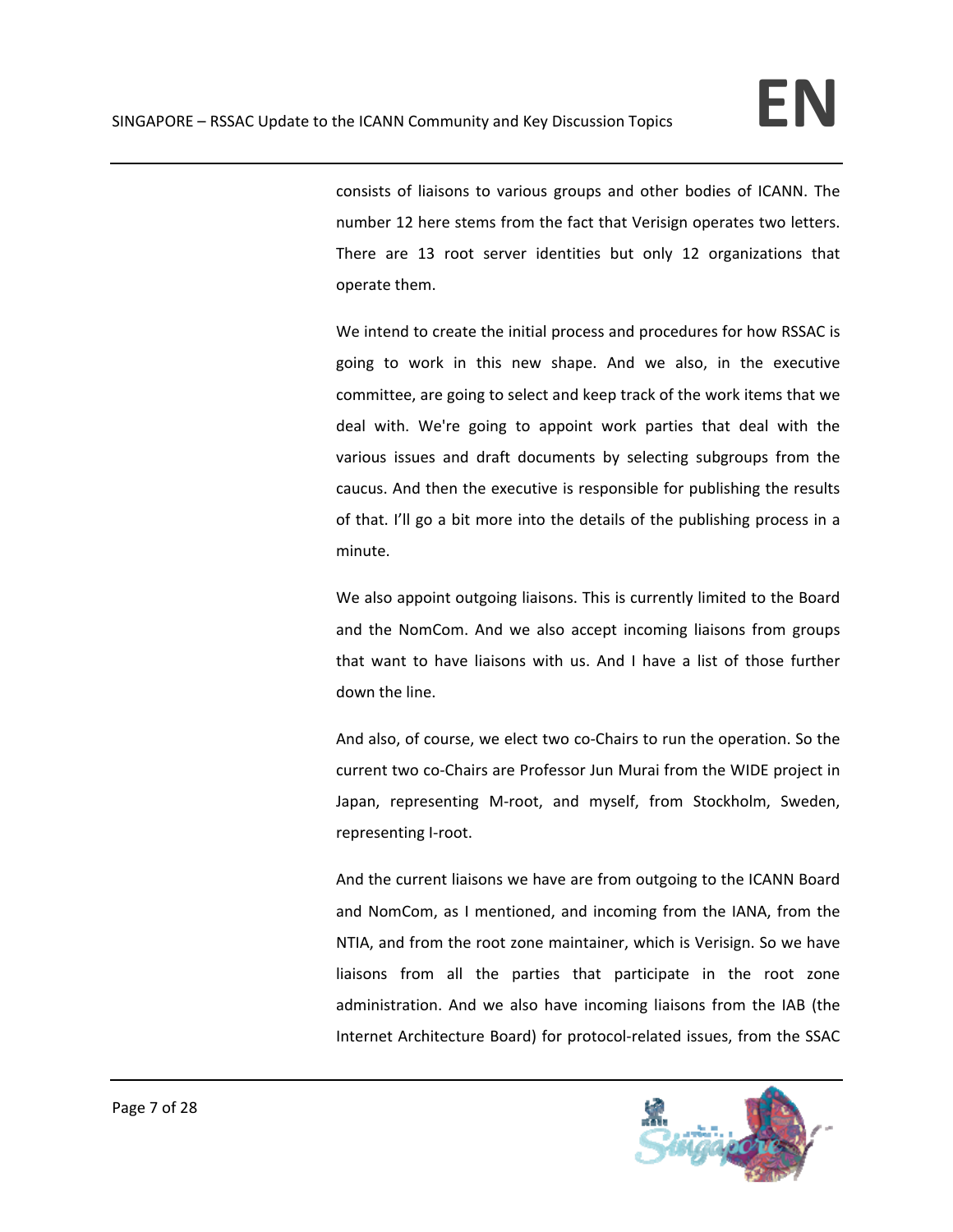for security and stability related issues, and also from the Government Advisory Committee.

The caucus, then: it's currently not formed yet, but the intent is to have it made up from people with various expertise, from DNS protocol experts, DNS operations people who operate DNS servers – actually on both sides, I hope, both on the authoritative side where we come into the play, where the TLD registries come in, but also on the resolver side where the Internet service providers and the end-users  $s$ it – because they probably have expectations on how the root service is about to perform, and hitherto, they've been a bit underrepresented.

The caucus will be called upon to form work parties, to subgroups, to work with the various issues and produce draft documents. But the caucus as a whole is also expected to review all documents, meaning documents from the other work parties that you may not participate in yourself. And the intent is to have this consensus‐driven so that we can find things that we have consensus around.

The current status on this new group is that we are currently developing operational procedures for RSSAC regarding elections, liaisons, work party formation, publication of documents, and the entire thing. We are going to have an editing session on that tomorrow, where we'll sit down and try to bring that work a bit forward.

And we're also going to have a working meeting tomorrow with the RSSAC executive, where we hope to nail down a work plan with some time limits in it, which we will make public when it's decided upon.

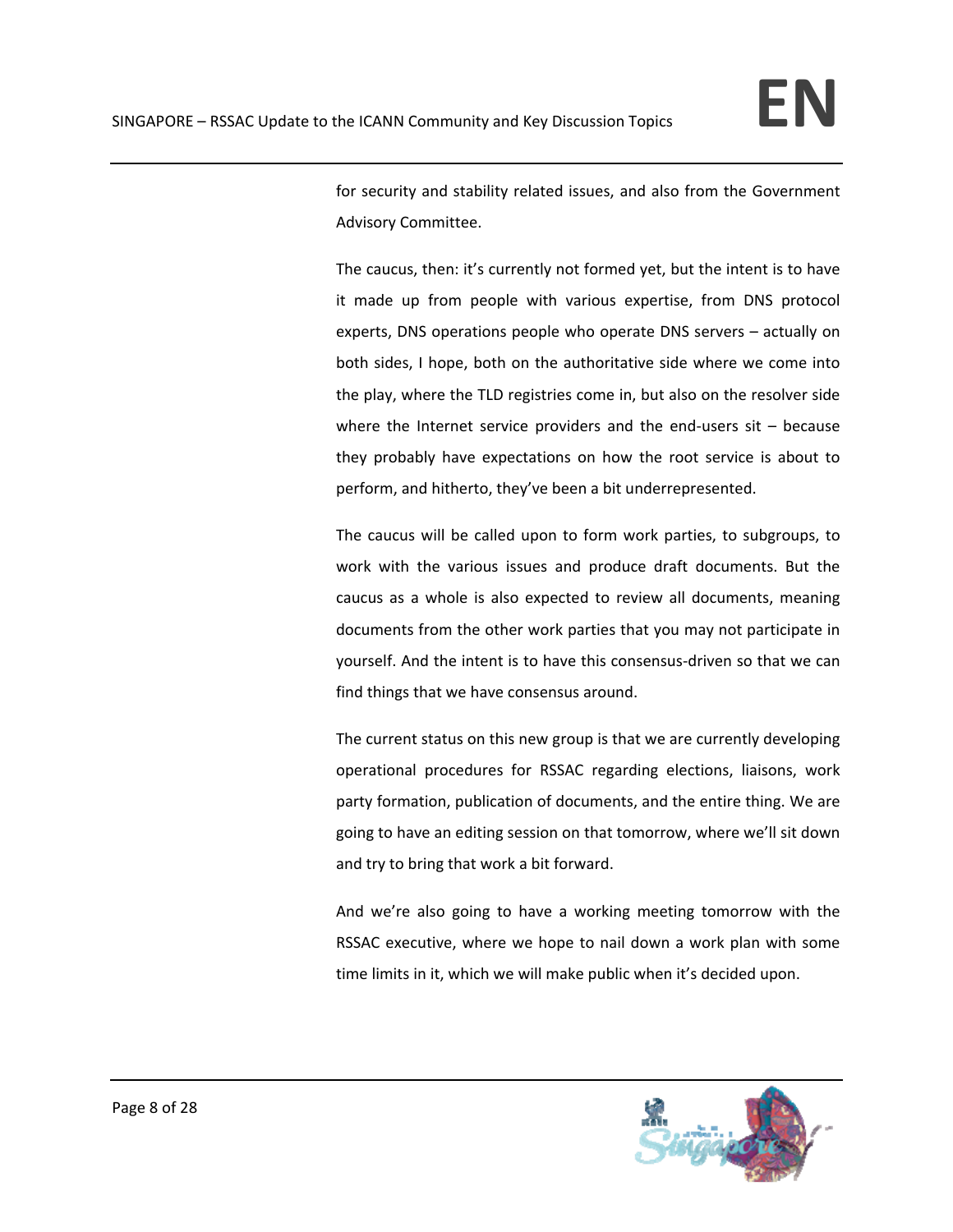The publication process: the current plan in the draft procedures document that we're working with, it looks like this: the executive committee is the contact point, the focus for work items, so either if someone wants us to look at something or if someone within RSSAC realizes that there is work that needs to be done, the executive committee will keep track of those issues and prioritize and so on.

Once a work item is identified, a subgroup of the caucus will be established and will make a timeline and try to specify what work needs to be done and so on. The work party will then produce the draft document, which is then circulated within the entire caucus to try to find consensus. Once consensus is reached, the executive committee will publish the document in the RSSAC series of documents, which is hitherto rather thin but we hope to improve on that in the future.

The next steps we're looking at is to finish the initial procedures document. We're in a bit of a chicken‐and‐egg problem. We need to define procedures for designing this caucus. And when we've done that, we have the tools  $-$  the caucus being part of the tools  $-$  to devise documents. So we really need the caucus to finalize the document, but we can't elect a caucus unless we have the procedures for it.

So my current take is that we will need to publish an initial version of this procedures document and then we will appoint the caucus, and then we will ask it to refine that document and endorse it or endorse a new version of it – so appointing the caucus, of course, a very important next step.

We have inherited two documents from the old RSSAC, which are now sitting in process-limbo. They're pretty much ready-to-go, but we don't

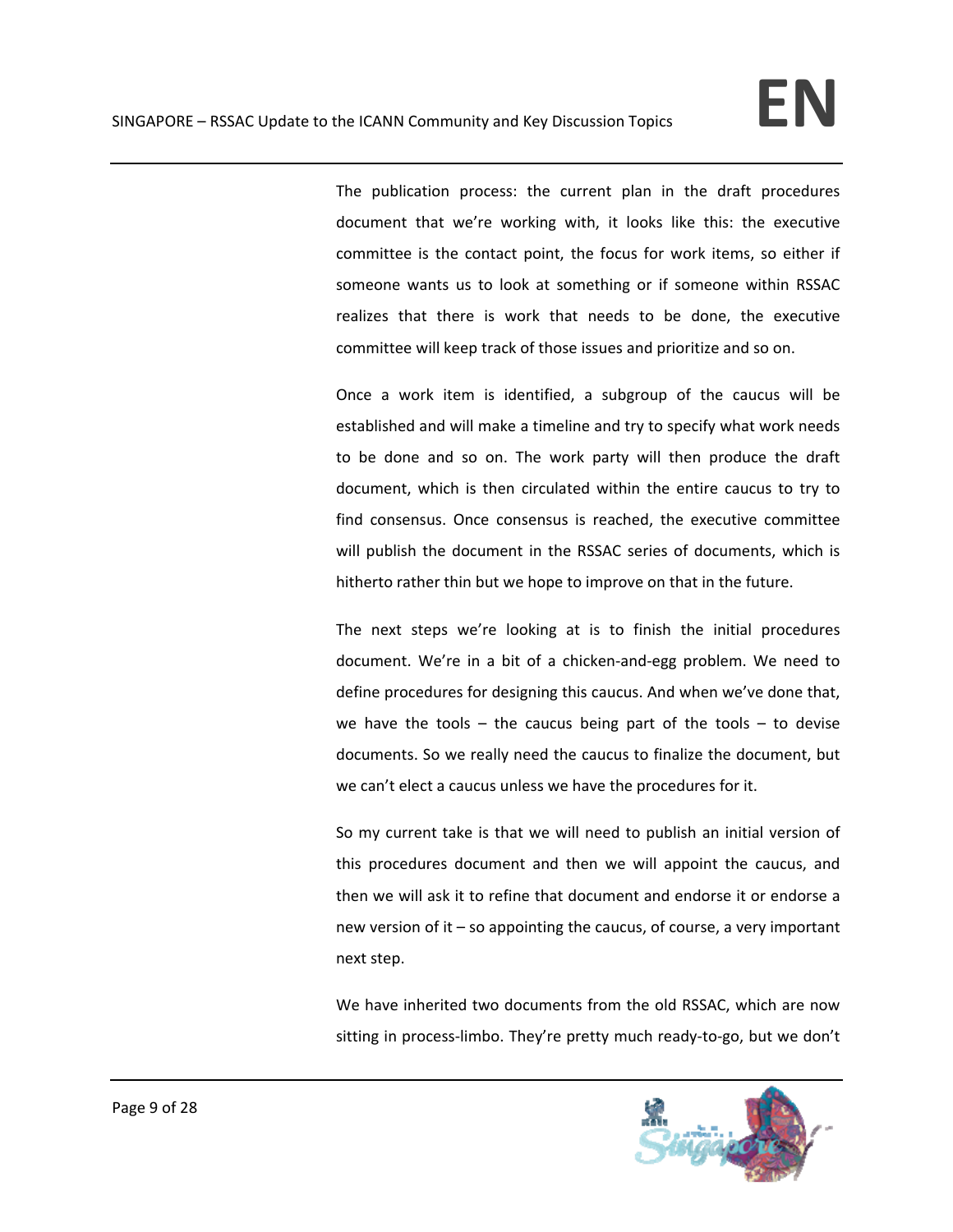have the process for publishing documents right now. And we'll talk a little bit about one of them and we will talk about the other one.

We also realize that we need to establish better relations with the other bodies within ICANN – not only the Board and the NomCom, but the other advisory committees and also the supporting organizations. So one of the reasons for being at these conferences is that we want reach out to you and we want to be approachable.

And of course, this is to pick up issues that relate to the root servers that are handling other parts of ICANN. Where sometimes – not only within ICANN but in many circles – people don't always realize that there may be secondary or tertiary effects on the root service, but we who actually operate them and deal with them on a daily basis have the experience to see that that relationship maybe exists.

And by participating more and being more involved, we hope to be able to advise on root service‐related stuff early on in the development processes in the other bodies so that we don't run into the head‐on clash at the end when everything seems to be a done deal.

I'll continue with RSSAC 001, which is not yet published but it's sitting there on the shelf waiting to be published. There was an old document published by the Internet Engineering Task Force (the IETF) called RFC 2870 – and it actually had predecessor as well, called 2010 – which specify a number of requirements of root servers and root servers operation. That document has been outdated. It's fairly old. It's probably ten years old by now, and it's outdated and needs to be updated.

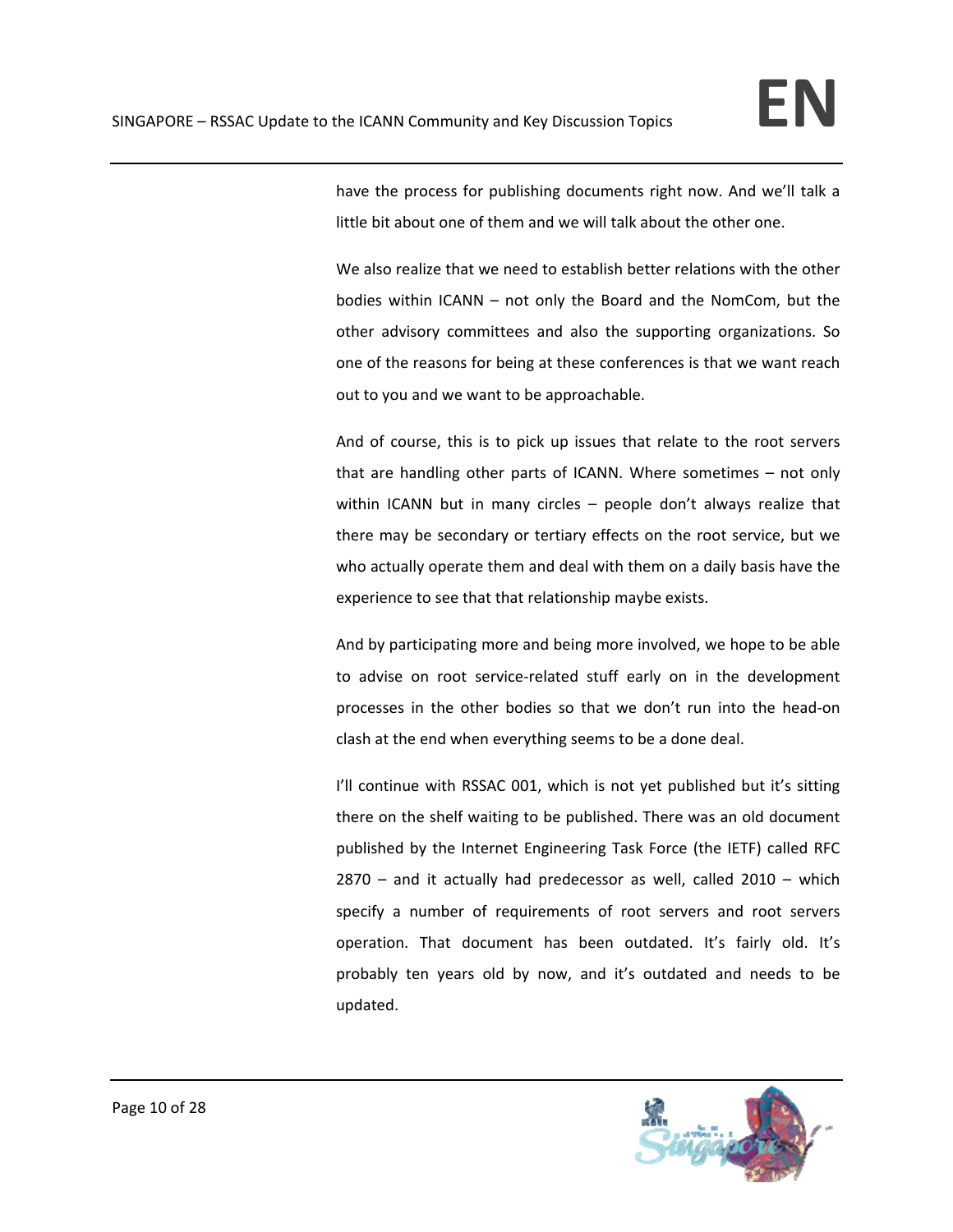When we started to look at that, we realized that that document actually contains two components. It has a protocol side to it, where you have expectations of how the root server is going to behave, protocol‐wise. And it has an operational side to it, where it talks about capacity and operational‐type things. And we realized that the IETF is not the correct body to specify – not the operational side of it, at least. And the protocol side, it's questionable whether the IETF as a protocol‐ developing body should be the ones who specify the protocol expectations of an operational service.

So we have ended up with splitting up this document into two, where one document specifies the protocol side of it and is not published by the RSSAC and that the second document purely focuses on the operational side and is published by RSSAC, because RSSAC is the only focal point for the operations of the root servers, where people get together and can form an opinion on advice on this.

So the RSSAC document specifies expectations on a number of points, including infrastructure, service accuracy, service availability, capacity, operational security, diversity of implementation, monitoring, and communication. And all of those are dealt with in this document.

And it goes hand‐in‐hand with a document that is published by the Internet Architecture Board – or about to be, because we need to publish these in-tandem, connected to each other, because they reference each other. You should be able to follow the references when you read the documents, so they need to be published at the same time. So that document is also waiting for publication.

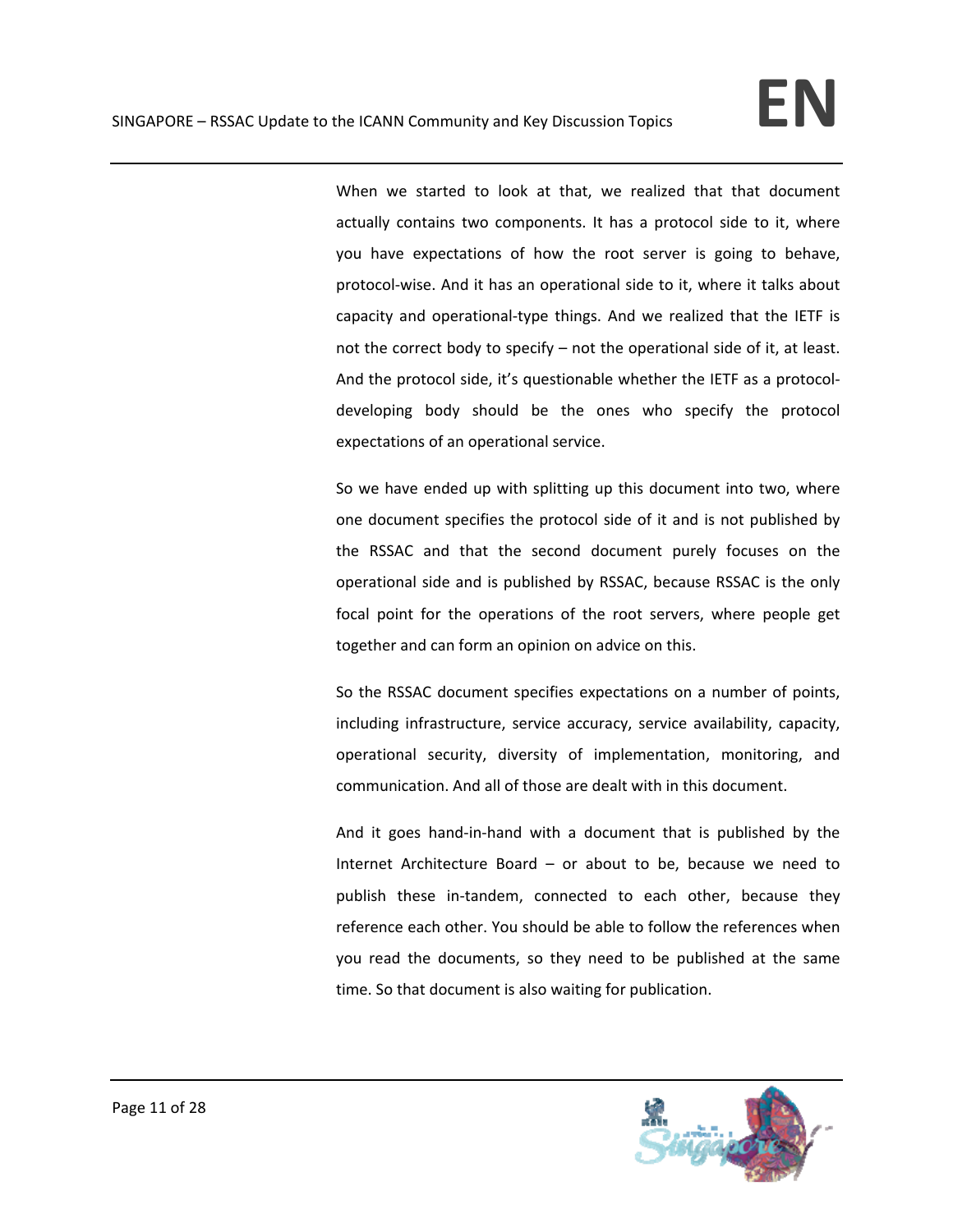That document contains the protocol side: what should you expect of how the server behaves when you ask it a certain query? And that's a very short document, actually, which says more or less it should adhere to DNS standards as specified in RFCs and a few more things regarding IPv4 and IPv6 and so on. I think that's it.

The next document that we also inherited is the RSSAC 002, but I would like to ask Bill to speak about that a bit.

BILL MANNING: Okay, so I will talk to that corner of the room because that corner of the room is empty. So the origin of RSSAC 002 was—predates back to March 2011. In 2011, there was a meeting of some folks at the San Francisco ICANN meeting, where we agreed to try and document what needed to be measured, because if we're going to have a system globally that is responsive, there needs to be some sort of empirical or third‐party ability to measure.

> And so we agreed on these particular characteristics. The latency of the distribution system: from the time an authoritative copy of the root zone is created until the time that that data is available to be queried by the Internet community at large. How long does it take to get a consistent zone file to all of the root servers?

> The size of the overall zone: there were some fears that going from 300 to 3,000 or 300,000 or 3 million entries in the root zone might affect the propagation and the ability of the root servers to actually pick the information up. So, "How much data is in the root?" was a question.

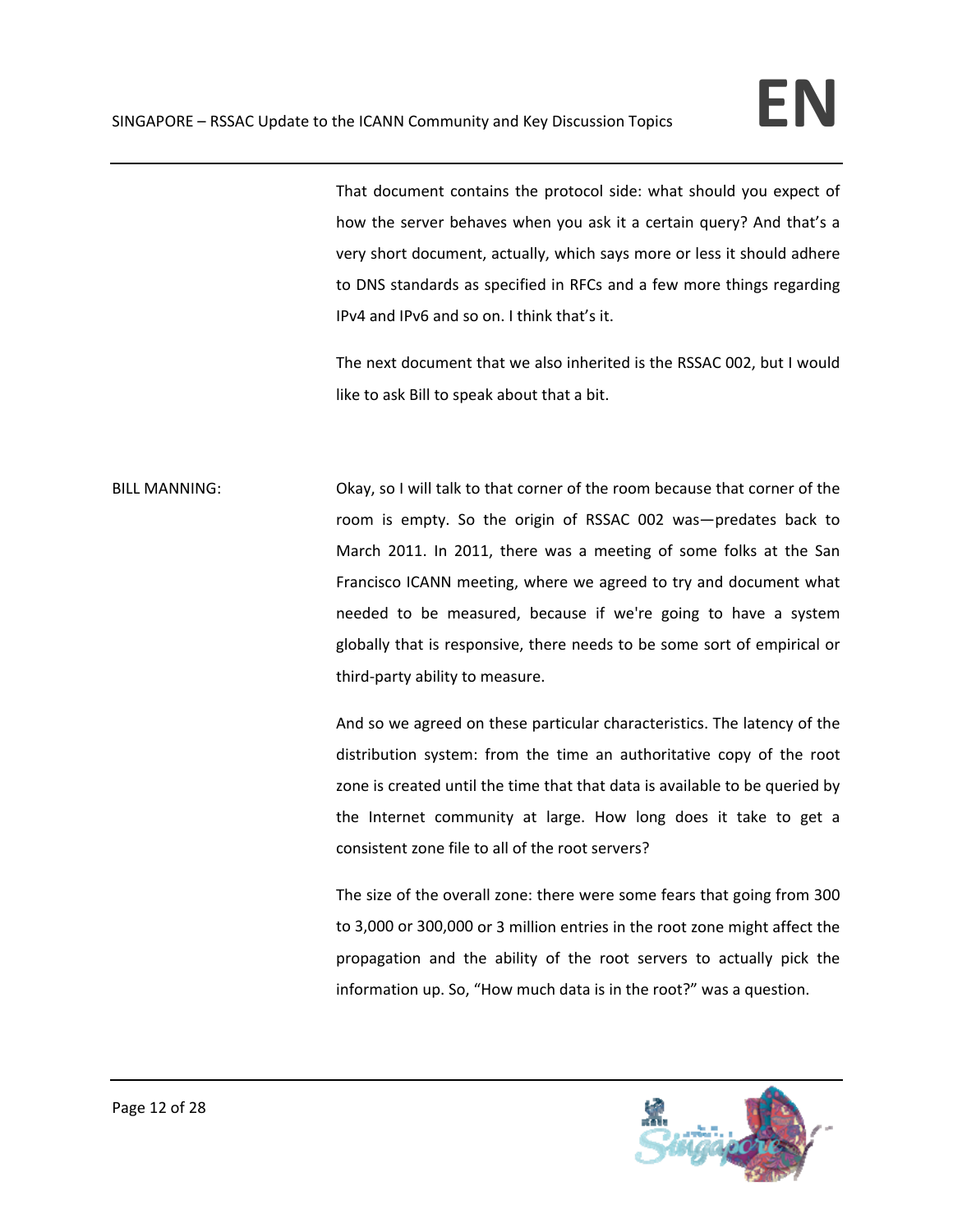The number of queries received: how many questions are asked of the root server system? What is the trend on the number of queries? Is it going up; is it going down per server? All those things.

The query and response‐size distribution: so when you ask a question, the root servers will give you an answer. Historically, the answers were relatively small. With the addition of DNSSEC and IPv6, those answers can be quite large and can be used as a denial of service attack vector. So we want to be able to measure that to see if we are, in fact, being used inappropriately.

And then an RCODE distribution, which is DNS‐speak for, what kinds of questions are being asked?

And then the number of sources seen, which is really, who is asking the questions?

If you are uncomfortable with this list, please let us know and we will think about changing, augmenting, or deleting items on the lists to get the kinds of questions and answers that you want. But at least initially, this is the type of stuff that we're looking for.

Things that we are explicitly not measuring or going to be publishing – some of the operators will, in fact, collect this but it won't be published as an RSSAC activity – which are queries that are inappropriately or malformed or bad. Those types of things are outside the scope of RSSAC 002 measurement.

There are a set of concerns that have been expressed about this work. From an operational perspective, if we're going to collect all this data, we're going to have to backhaul the data from root servers around the

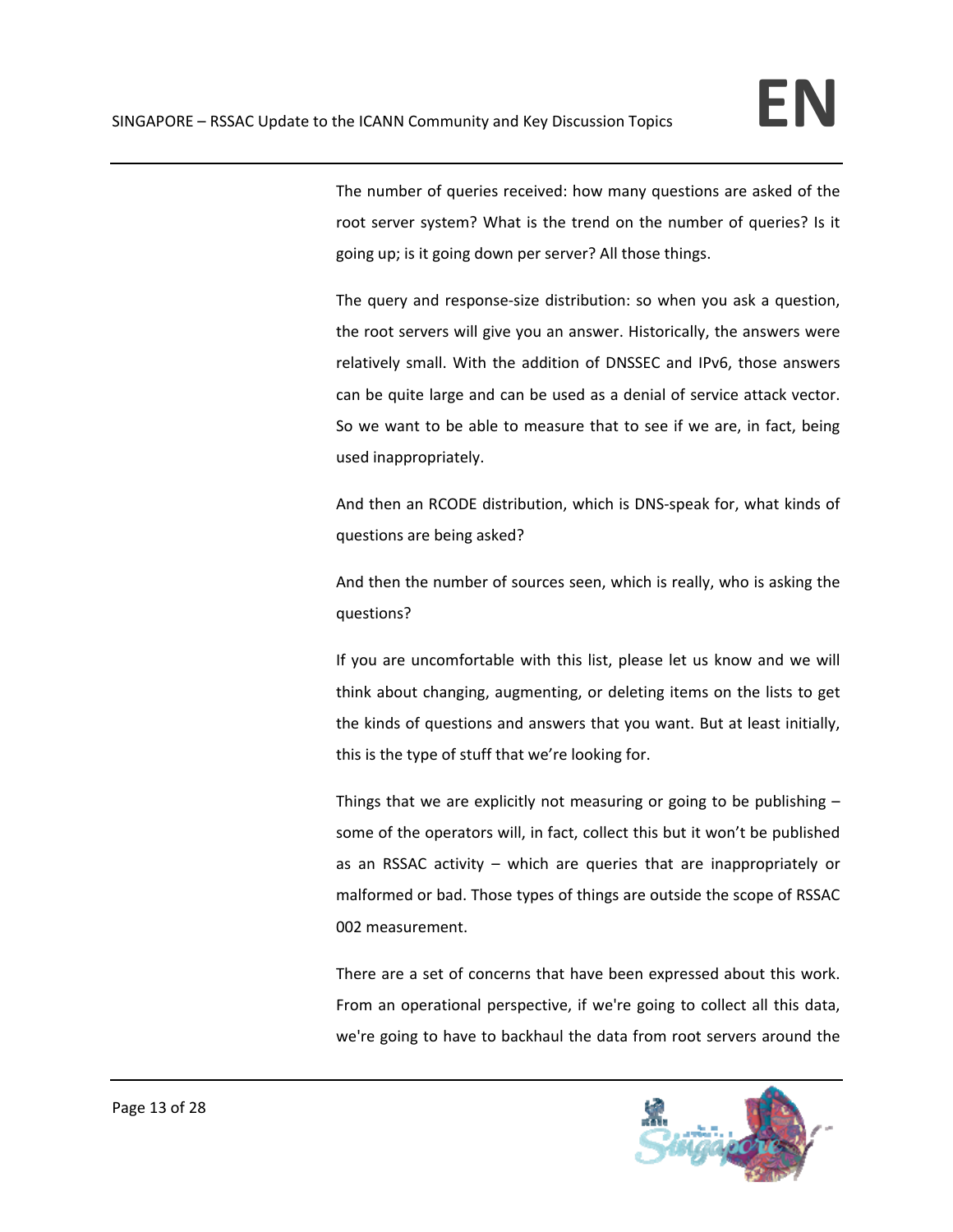globe to be able to analyze it, collate it, and present a coherent picture. It's possible that there will be an effect on available bandwidth. So if we're answering queries, we may not be able to move the data back in a reasonable period of time.

And collecting that measurement data, some root server instances are not exceptionally overpowered. And so if we add additional load, we may stress them. And that would require upgrading equipment in the field or bandwidth. And it's not clear where the money for all that's going to come from.

The current DNS software logging limits that inhibit perfect collection and resolution of the latency due to the lack of serial numbers in the AXFR/IXFR logging statements – these are technical things which basically say in the DNS protocol itself that we use for doing the distribution, we don't have the tools to actually timestamp things.

Some additional concerns: the latency and distribution system could be more granular and also affect the time it takes for root name server instances to commence serving from the zone upon receiving it. In practical terms, the reporting feature is not currently available in the DNS software. So we are trying to do things that currently are difficult, if not impossible, to do in the current deployment strategies.

We are seeing that with the larger responses, that UDP is no longer always sufficient and we're seeing some move into the TCP protocol. TCP has its own sets of issues in the deployed global Internet. The fragments are a non-trivial exercise to capture and provide meaningful statistics. In some cases, we may think of them as bad or malformed

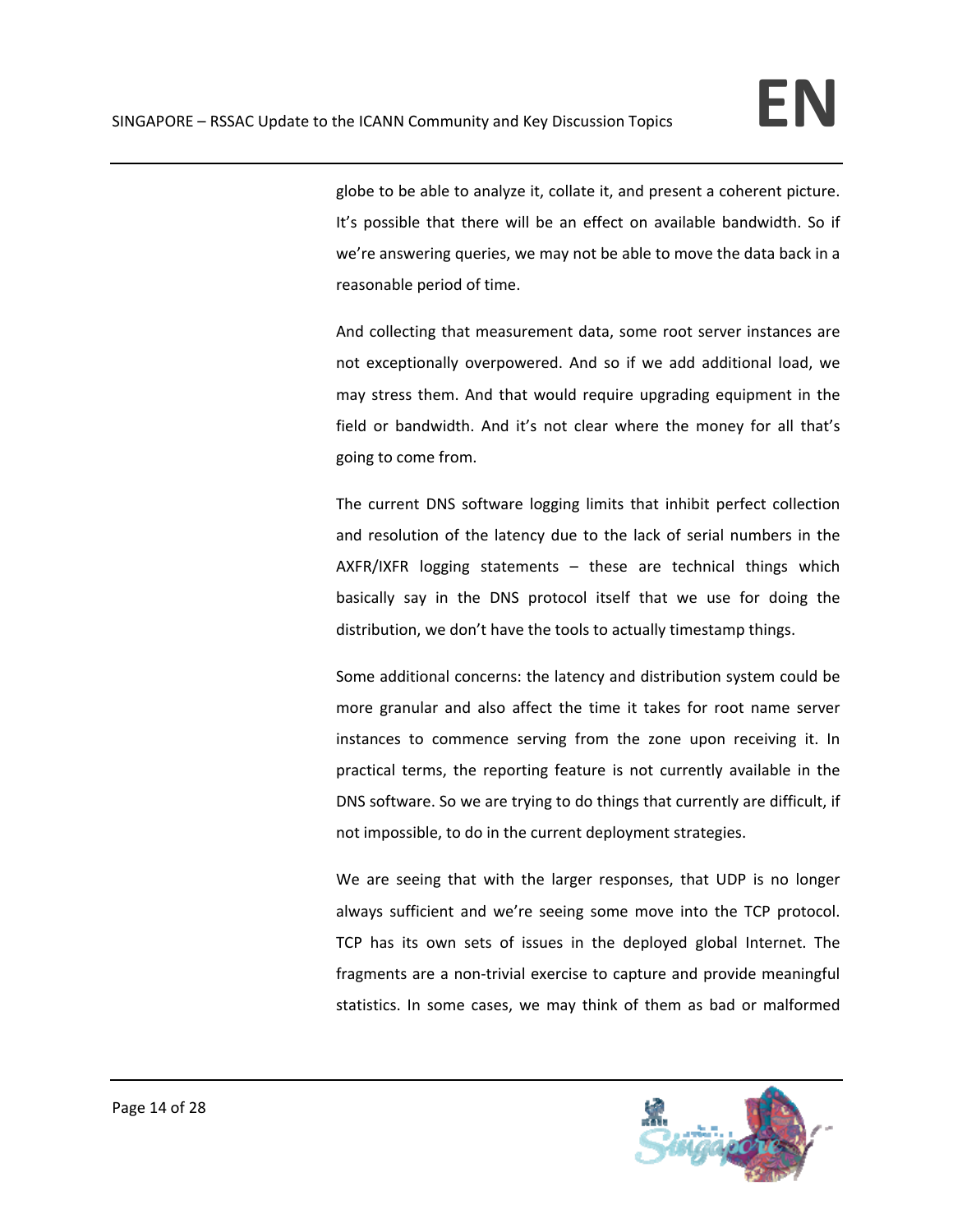and not collect them at all. However, if we are seeing a transition to more TCP, we really do need to measure that stuff.

And that's the last one. So I guess the question at this point is: do you have questions that you would like to come up to the mic and ask? And I see we have a willing victim – two willing victims.

SUZANNE WOOLF: We should let our Chair manage our queue.

LARS‐JOHAN LIMAN: Yeah.

SUZANNE WOOLF: It goes with the job, man.

LARS-JOHAN LIMAN: Roy, please.

ROY ADAMS: Hi. I'm Roy Adams. I work for Nominet. I noticed on, I think one of the very first slides, about service expectations. It basically specified a set of service expectations that root server operators must specify. Do you expect all root server operators to specify that sort of expectations? That's question number one. Question number two is: after the root servers have specified those expectations, do you expect the root servers to be held accountable for these expectations?

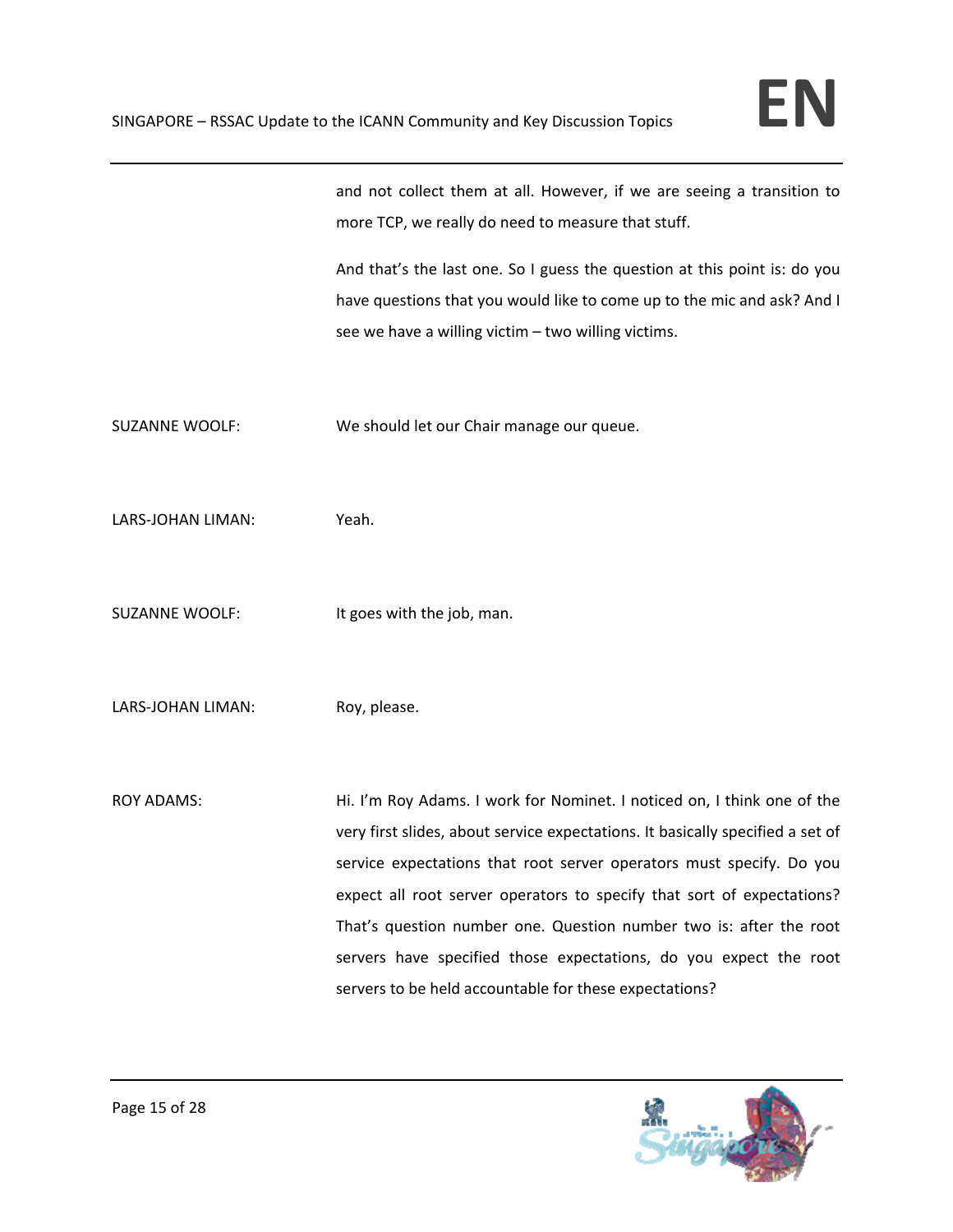| LARS-JOHAN LIMAN:     | To you first question, I had a bit of problem to interpret it. Did you say<br>each root server should fulfill those expectations, right?                                                        |
|-----------------------|-------------------------------------------------------------------------------------------------------------------------------------------------------------------------------------------------|
| <b>ROY ADAMS:</b>     | No, but you said "must specify."                                                                                                                                                                |
| LARS-JOHAN LIMAN:     | But you say "specify," but how do you mean to "specify"? I see this<br>document as the specification. Or do you mean to put more-detailed<br>numbers on them? Or what do you mean by "specify"? |
| <b>ROY ADAMS:</b>     | Well, that's a good question. I read specifically from the slide: "A set of<br>service expectations that root server operators must specify."                                                   |
| LARS-JOHAN LIMAN:     | Ah, sorry. That's probably a                                                                                                                                                                    |
| <b>SUZANNE WOOLF:</b> | It's "satisfy."                                                                                                                                                                                 |
| LARS-JOHAN LIMAN:     | Yes, "satisfy" would be the term.                                                                                                                                                               |
| <b>ROY ADAMS:</b>     | Oh? It should be "satisfy"?                                                                                                                                                                     |

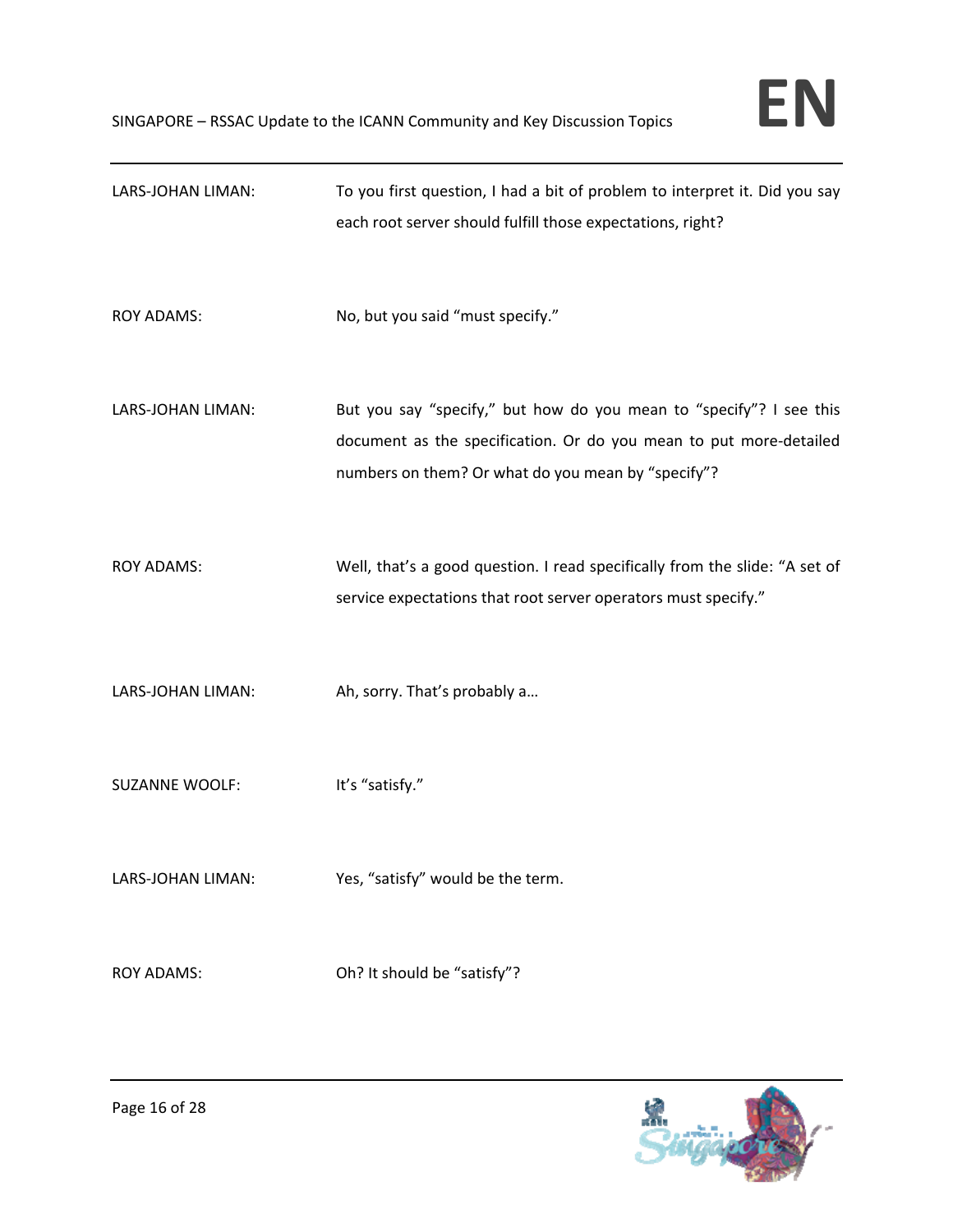

LARS‐JOHAN LIMAN: Yes.

ROY ADAMS: Okay. I thought it said "specify." Good, then my question is almost the same. Do we expect all root server operators  $-$  all 12  $-$  to satisfy those expectations and to comply with it, and are they measurable?

LARS-JOHAN LIMAN: I would actually, yes; maybe not from day one, but over time, yes. And different operators have different environments that they operate in, so there may be small differences. But overall, I would expect them to do that, yes. Bill?

BILL MANNING: As one of the root server operators, we have had some question about what these requests actually mean in the context of personallyidentifiable information in some parts of the world. If it is properly anonymized and no PII is released, then there's no question that this data will be collected and made available.

> What's unclear is whether there is PII here that we have to be concerned about. Even if we're serving the root from one jurisdiction, if it shows up in another where that is a problem, we're still liable and so there's a concern there.

ROY ADAMS: I understand. I think you're answering a question that I did not ask.

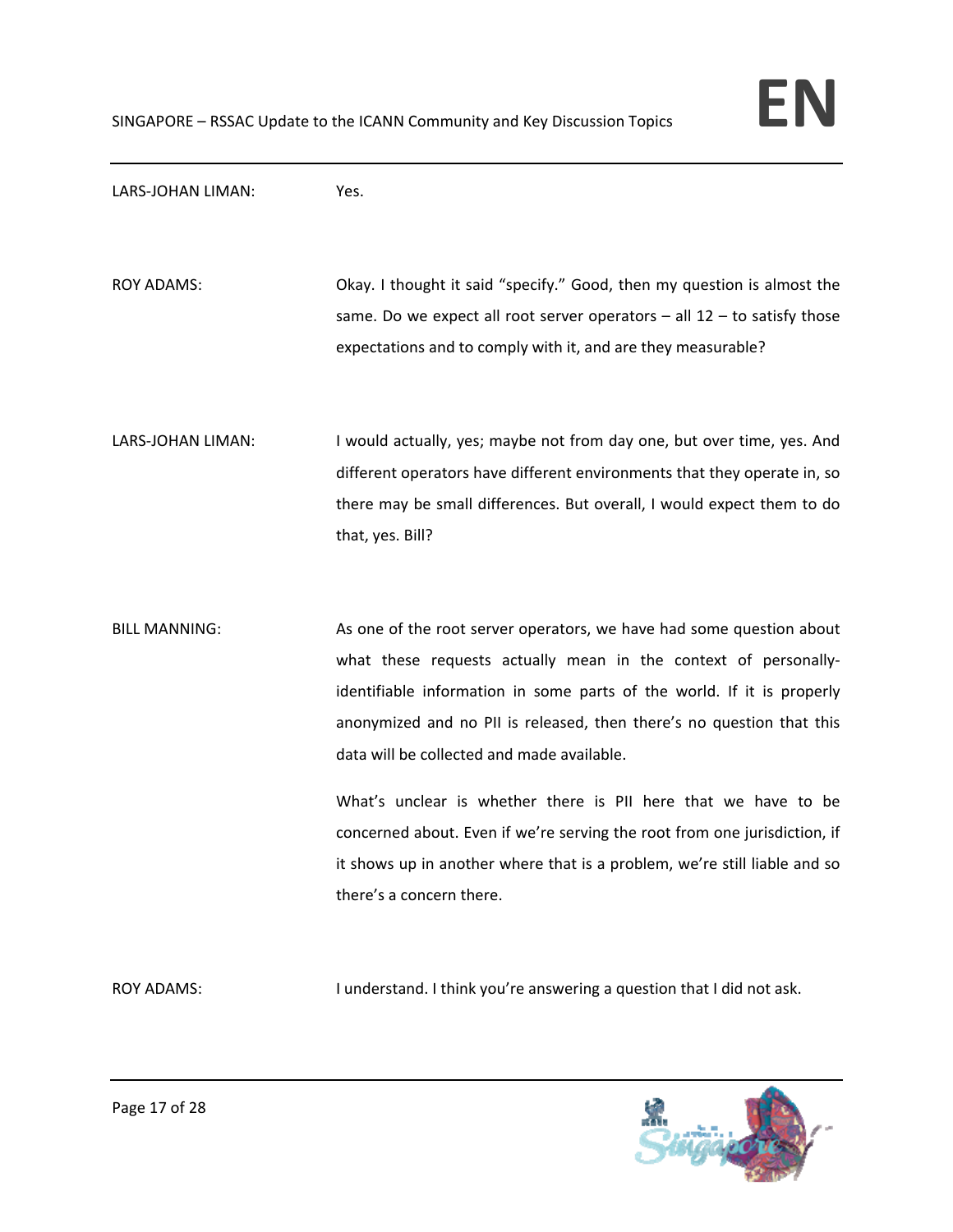# BILL MANNING: The answer is if there's a legal problem with collecting and publishing the data, we won't do it.

- ROY ADAMS: I was referring specifically to the service expectations. Okay, so yes, I'm talking about this slide, specifically. I mean, RFC 2870 is going to be replaced, obviously, and hopefully that's released through the IAB or through the IETF. The new RFC replaces the old one, etc.
- BILL MANNING: Ah. Okay, so this particular question, the answer is that 2870 and its predecessor, 2010, talked about not the root server system but root servers themselves. And to the extent that RSSAC 001 talks about the hardware platforms and what the expectations are about the hardware platform, those are less-material than the overall performance of the system as a whole. And so asking about a specific operator or asking about a specific platform becomes moot if the system is well‐behaved.

ROY ADAMS: I disagree. I completely disagree.

SUZANNE WOOLF: Okay, let me dive in. I love this question. Roy, you've made me very happy. And none of us is speaking for the committee overall, but I think only because we don't have a formal consensus mechanism at this point. I think any of us is comfortable speaking of the state of play as root server operators and as members of the committee.

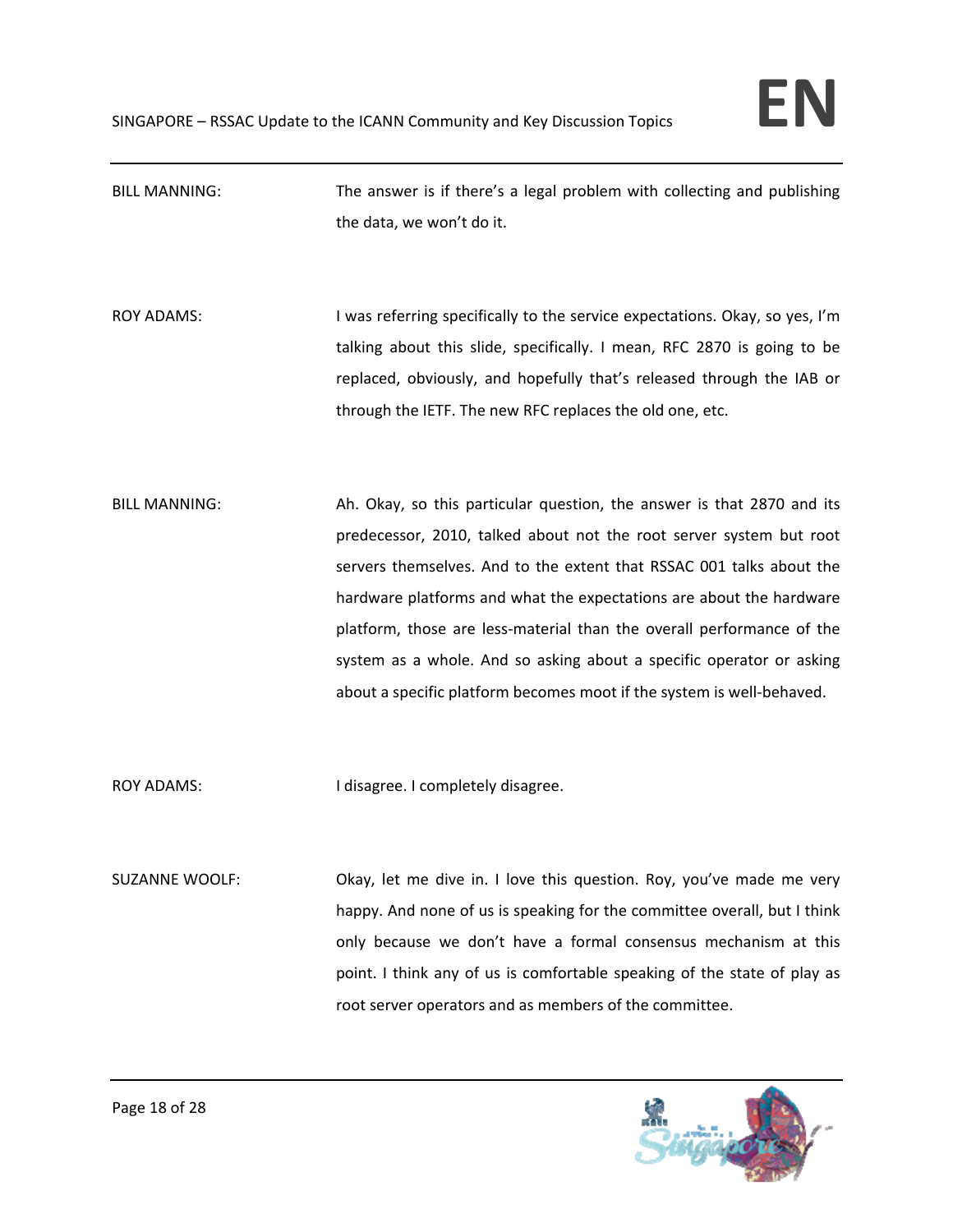Two things I would say to you that I do think are responsive to your question: first of all, part of what has taken time and effort over this document is working toward something that does have consensus support from the root server operators in the sense that they will commit to observing the service levels and commit to publishing that data that will allow people to see that we're meeting those service levels.

And these other questions about exactly what's published and exactly what the statistics mean and exactly what the PII involvement might be and so on, those are details. And I think the implementation question is is there consensus behind this document to meet these standards and to publish data that will allow people to observe that we are? And I think the answer to you on that is yes.

The other piece of my answer to you is that all of these things we're saying about engaging more broadly with the community and having mechanisms for input from other portions of the community are exactly so that we can evolve these expectations in collaboration with the community and [send text].

LARS-JOHAN LIMAN: [And Roy], thank you very much.

ROY ADAMS: Thank you.

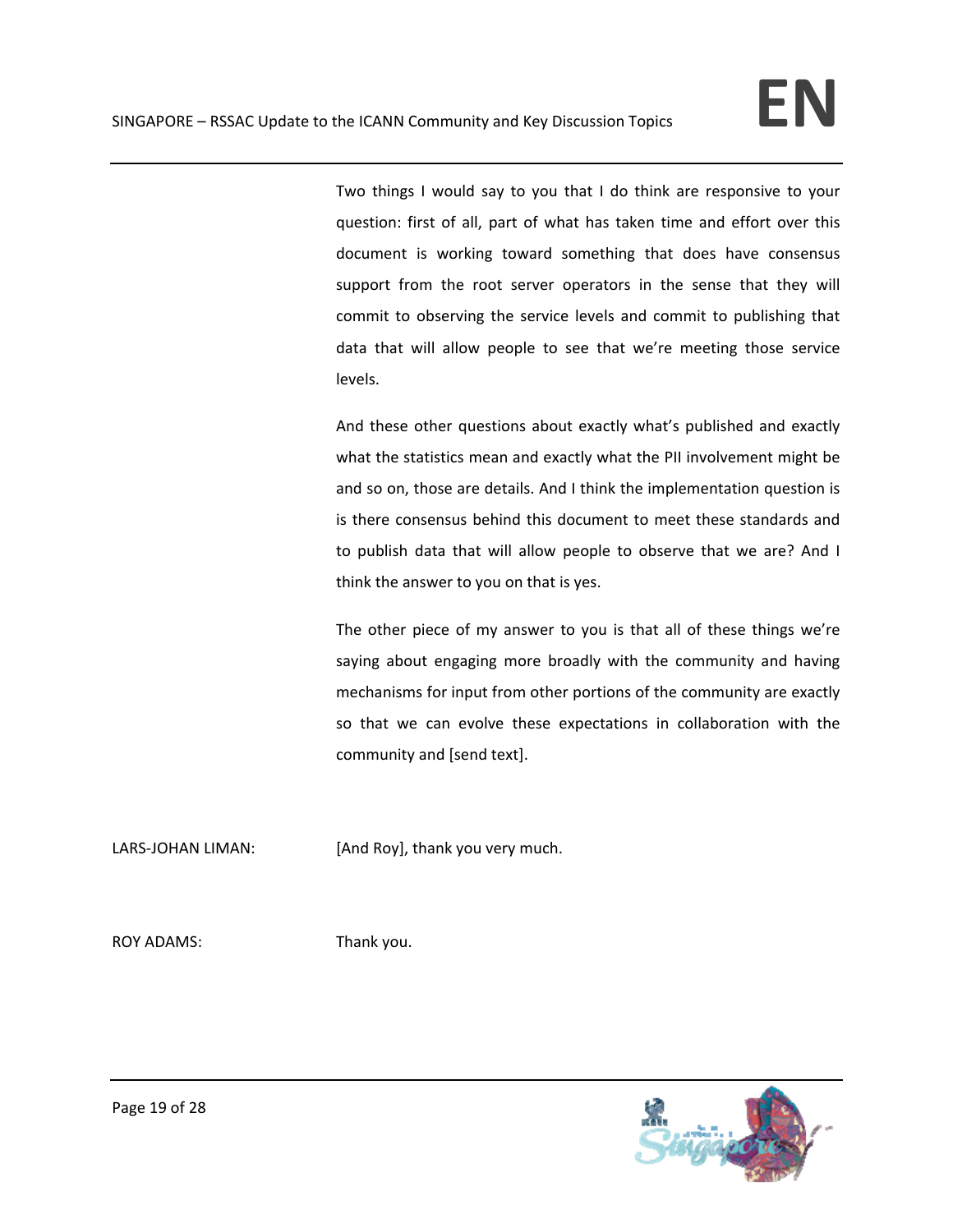| DANNY MCPHERSON:      | Hi. You had some slides up there: What We Do. Can you go back to<br>that?                                                                                                                                                                                                                                                                                                                                                                  |
|-----------------------|--------------------------------------------------------------------------------------------------------------------------------------------------------------------------------------------------------------------------------------------------------------------------------------------------------------------------------------------------------------------------------------------------------------------------------------------|
| <b>SUZANNE WOOLF:</b> | It will take a second.                                                                                                                                                                                                                                                                                                                                                                                                                     |
| DANNY MCPHERSON:      | No problem. There's two slides back-to-back, yeah. The What We Do<br>and What We-that one first.                                                                                                                                                                                                                                                                                                                                           |
|                       | So we're talking about RSSAC here, right. So you don't actually do the<br>first thing there, right? Okay, so if you go on to the next slide, it says,<br>"What we don't do is we don't tell root server operators what to do."<br>Who does?                                                                                                                                                                                                |
| LARS-JOHAN LIMAN:     | I would say that the root server operators, they listen to community<br>through various channels. RSSAC is one of them, but there is no formal<br>process today for telling a root server operator what to do. We're trying<br>to put in place various checks and balances to remedy that situation.<br>These RSSAC documents is part of that. But currently, there is no formal<br>process for telling a root server operator what to do. |
| DANNY MCPHERSON:      | We have an RSSAC document that is going to make some<br>recommendations, presumably to the root operators, that the root<br>operators can completely ignore. Is that what I heard?                                                                                                                                                                                                                                                         |

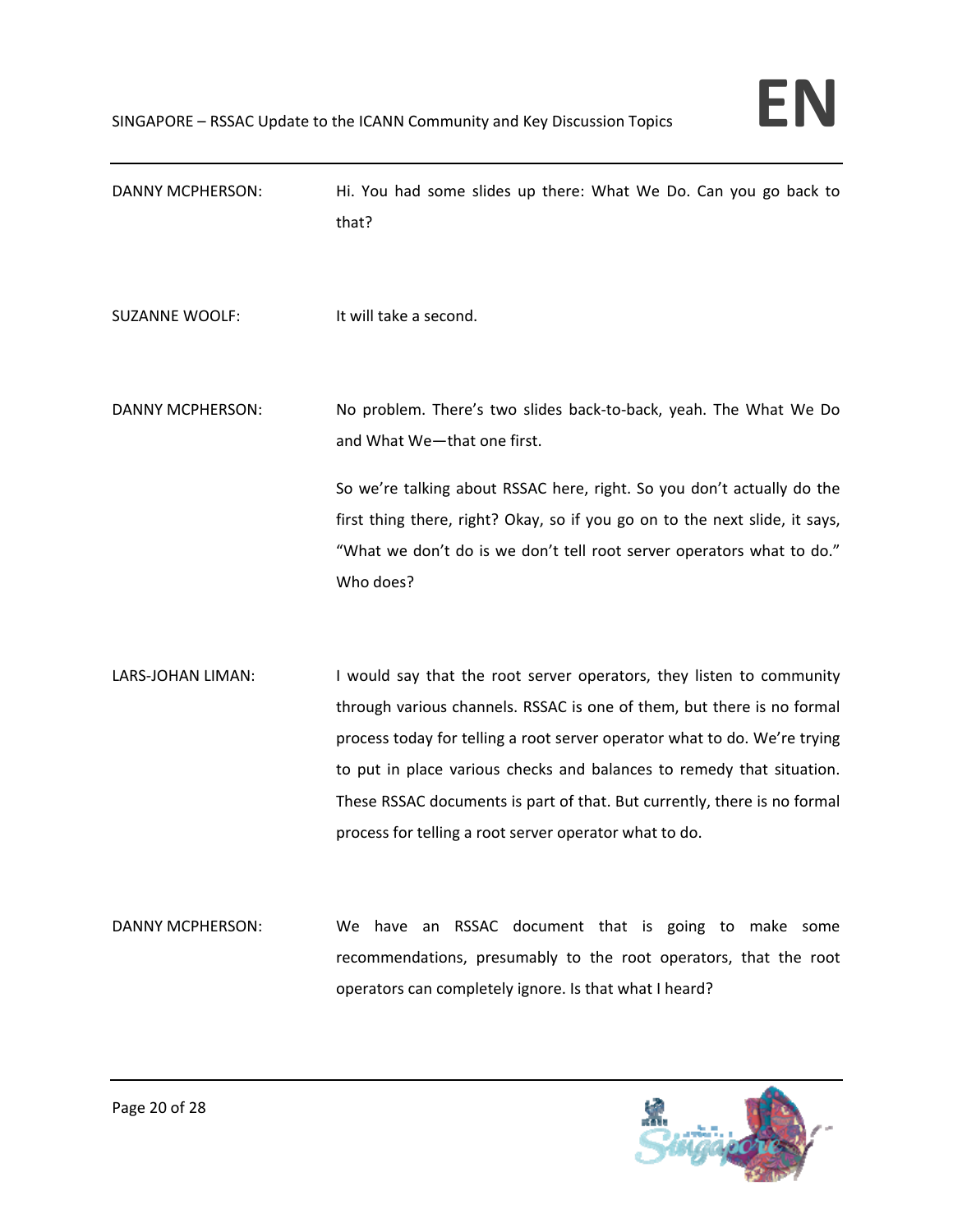LARS-JOHAN LIMAN: They can completely ignore, probably yes. But I would say that it's very unlikely if they are well-founded recommendations that have a meaningful interpretation for the root server operators. I would expect them to listen carefully to that.

BILL MANNING: So backing up just a little bit, about four years ago, the question came up as to what will the roots do? Can the roots arbitrarily manipulate the contents of the root zone and get away with it? And the answer turned out to be, yeah, we probably could.

> But each of the operators was asked to consider making a statement or having either a unilateral or bilateral agreement with the IANA functions operator that we would only publish the data that they provide unaltered in a timely manner. And most of us, as operators, actually made such a statement.

> So our good word that we're not going to screw up is basically our good word. And the attempt at this point is to actually find better ways to become more accountable to the consumers of the data that we publish. And I don't quite know how to do that. So if you can help us – and you too – figure out how do we become accountable to the people that use the data we publish, that would be great.

DANNY MCPHERSON: So you want to clarify something, and then I'll go on?

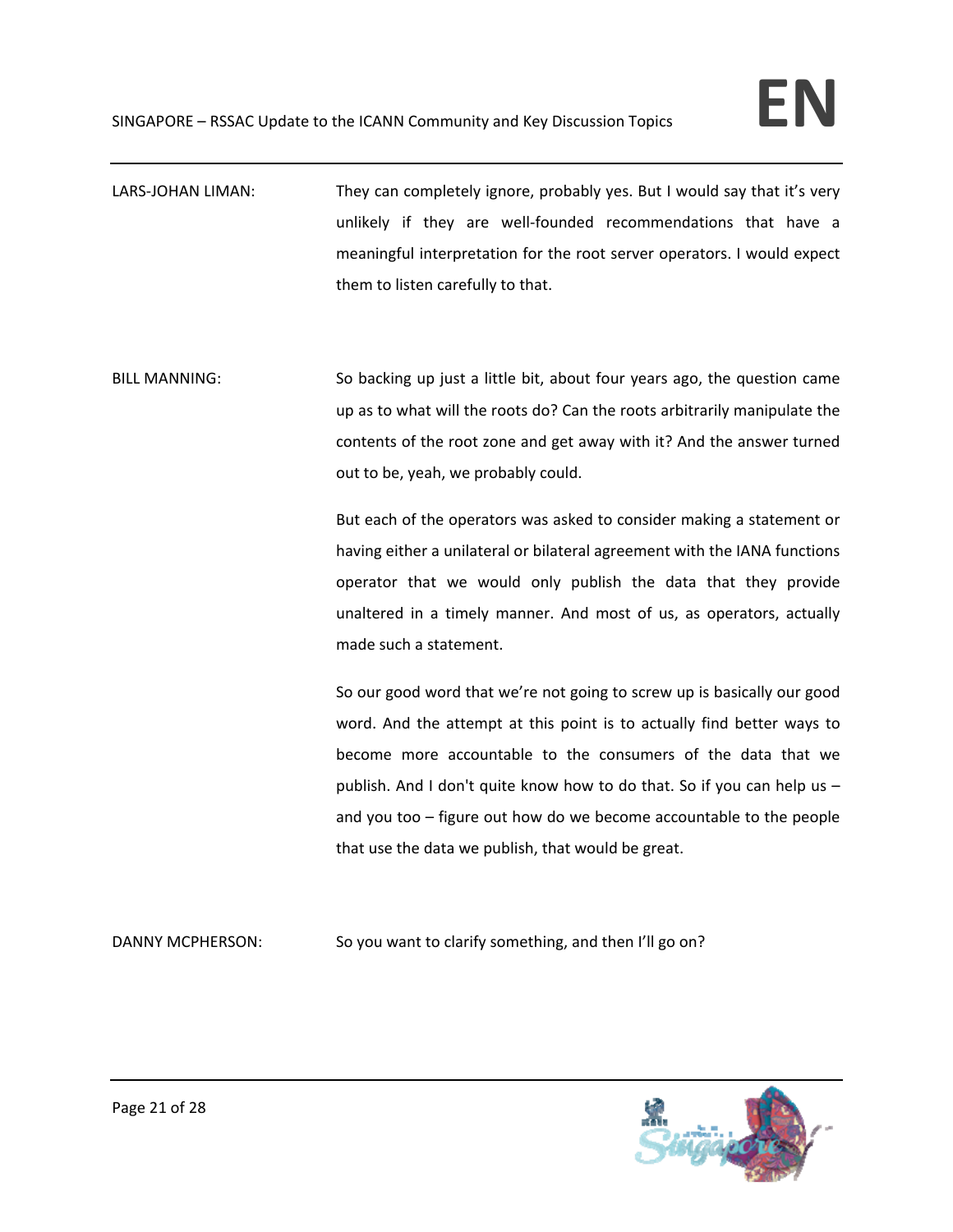PATRIK FÄLSTRÖM: Yeah. I would like to add another clarification, which made things a little bit complicated. LARS-JOHAN LIMAN: And who are you? SUZANNE WOOLF: Who are you? PATRIK FÄLSTRÖM: I'm coming to that. Patrik Fälström. I'm working for Netnod, also I-root. I also happen to be chair of SSAC, but that doesn't matter. I am currently a root server operator. Netnod is based in Sweden and Europe, and in Europe we have a directive for telecommunication that very clearly say that for providers of electronic communication services, if it is the case that there are disruptions, that should be reported to the responsible regulator. Now, the question is then: is the root server service that Netnod provides, does that fall under that telecommunication regulation? And their answer is maybe, and this is something that is currently under discussion. So it might actually be the case that for the actual service that is provided, that it falls under whatever telecommunication regulation that exists in the various countries. Now, that is something that, of course, only says if the service fails. The question is then: what does that mean? So we also have to be careful

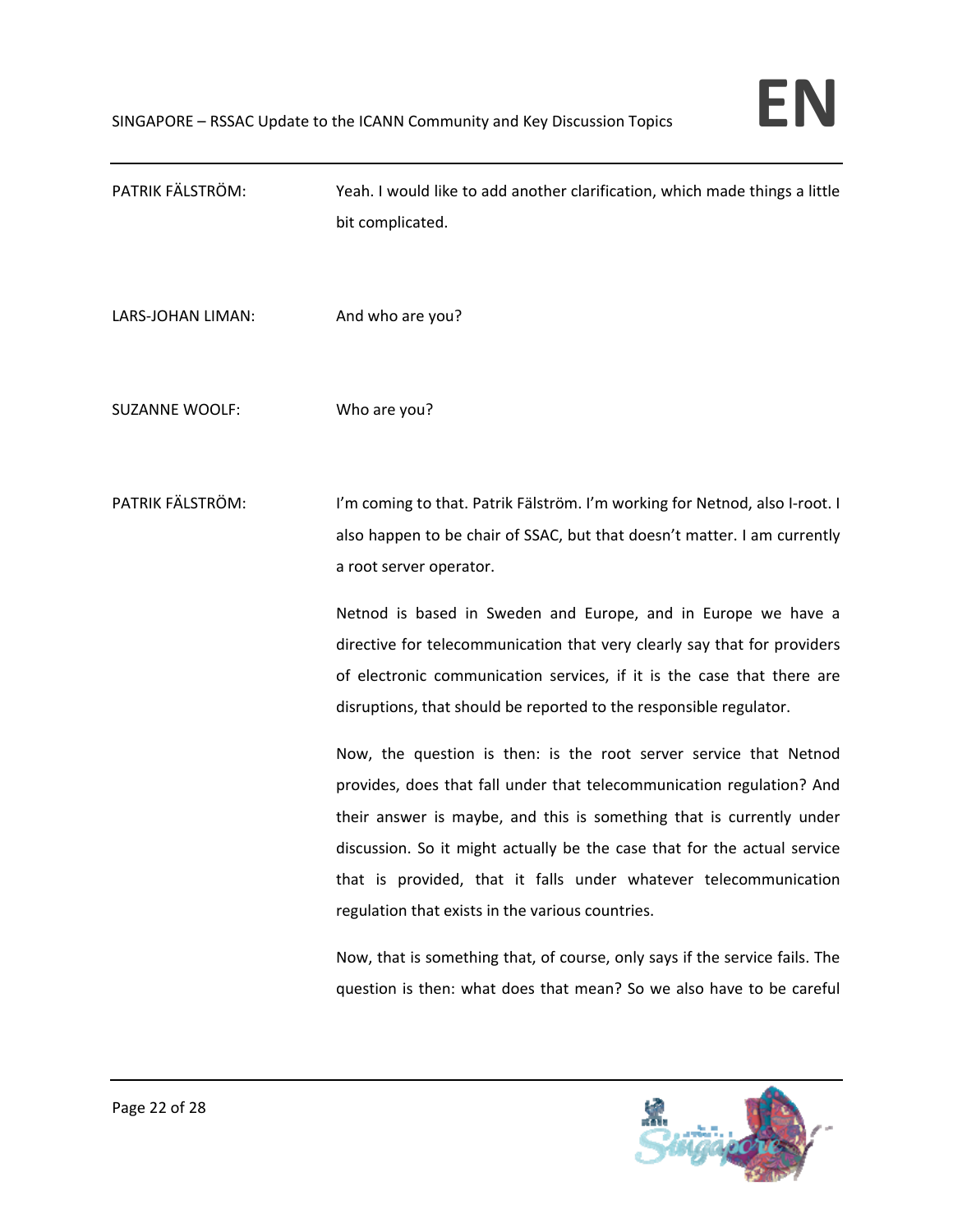when we're asking the question, what part of the question we are talking about.

BILL MANNING: That's why we need RSSAC 002, so that we actually have some measurements so we can come back and say, "The system is healthy," or, "The system is failing." We need the measurements.

LARS-JOHAN LIMAN: Suzanne?

SUZANNE WOOLF: Yeah. And in fact, two things about that: one is that people do publish a variety of measurements, and the document under discussion is about publishing a mutually consistent set so that the results can be examined across the system or in any individual operation.

> I think the other thing that's germane to your question, though, on the specific issue of being able to tell if the data that you got out of a root server is what the root zone maintainer put in, DNSSEC has given us the ability to authenticate that data. And that's an important piece of the puzzle; you're no longer just trusting whoever is answering your root name servers, your root queries. You can validate.

> And most in practice, we know that DNSSEC validation is not yet widespread, but the capability is there and anyone who wants to can look and validate the integrity of any answer they get from any root server any time.

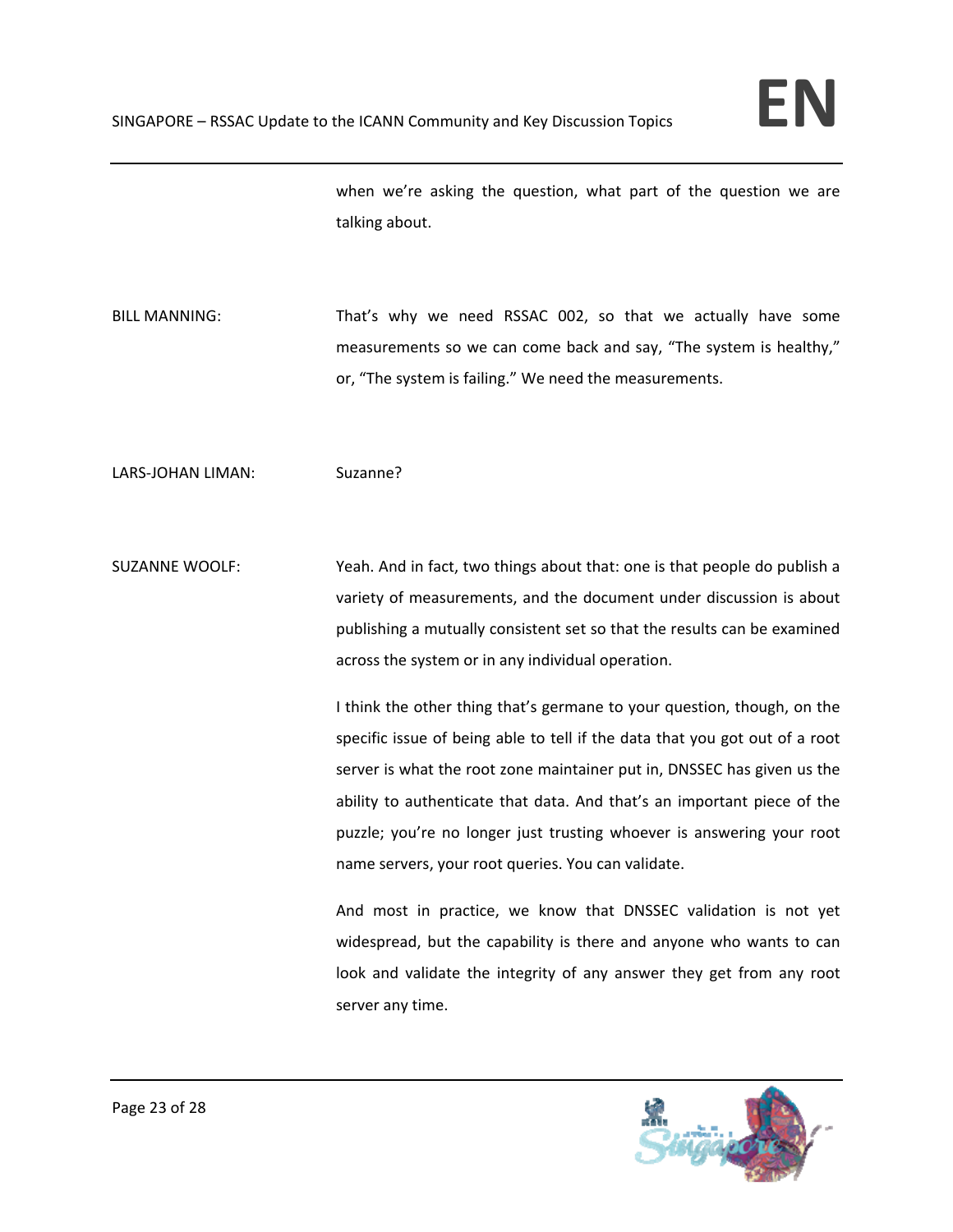DANNY MCPHERSON: Yeah. No, I certainly agree with that. That wasn't my question at all. I think that given that we have DNSSEC, anyone could serve the root zone any manner they wanted and there's not really much other folks could do about that. I was actually talking about the root server operators that may or may not have some relationship with ICANN or the IANA function.

- SUZANNE WOOLF: Okay. See, I thought it was germane to the wider question, but thank you.
- DANNY MCPHERSON: Yeah, it's important actually because now it doesn't matter about the issue of a potential malicious root operator because relying parties can validate the contents and object level integrity of zone and all that. Yeah, I got it.

I was more concerned with things like SSAC recommendations that were made and things like name collisions where we could measure the impact of things like community outreach. And we could say, "Hey, here's the 1,400 applied-for strings, and here's the measurement apparatus of the root system, and here's the volume and type of queries and the distribution."

And the current trajectory I see, that's never going to happen. And I think that's really unfortunate. I think it's actually gloriously ironic that everyone seems to be concerned with an NTIA/IANA transition, and yet

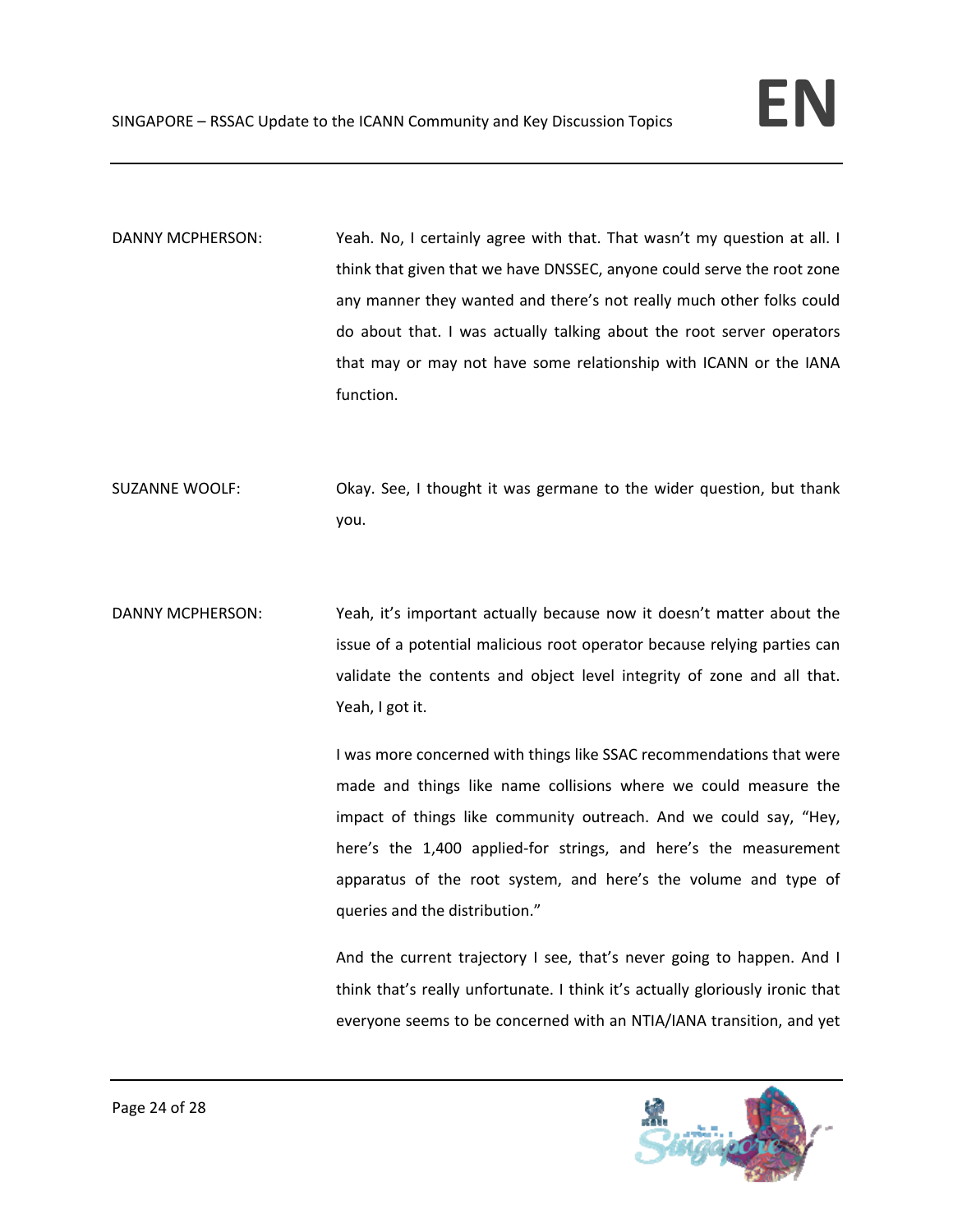this room is mostly root operators. And yet this is the operational system that we're talking about today.

And so I think that, yeah, there's certainly room for change in this. I think that I certainly would like to see the publication of these and in the documents and the procedures that RSSAC publishes beyond their engagement with the Board or with other aspects of the community, the accountability models they hold one another to.

Because I think there's a glorious lack of accountability across the root operators, and I think that if you're going to be a root operator, that you should agree to a certain minimum set of standards that the root operators and RSSAC and the community think are sufficient and then you move forward. Otherwise, as you stated with DNSSEC and object‐ level integrity, anybody can distribute a sign zone and relying parties can choose to validate it or not, and they can just ignore the global root. And I think that would be really unfortunate.

- LARS-JOHAN LIMAN: Thank you. Next and last, please, because we are running out of time here.
- [UNIDENTIFIED MALE]: Okay, it's [inaudible] from the [inaudible]. I'm not a root server operator. [inaudible] thank you [inaudible] root server operators for their contribution in the past many years. I'm very happy to hear that RSSAC has planned to be very organized and to be much more open.

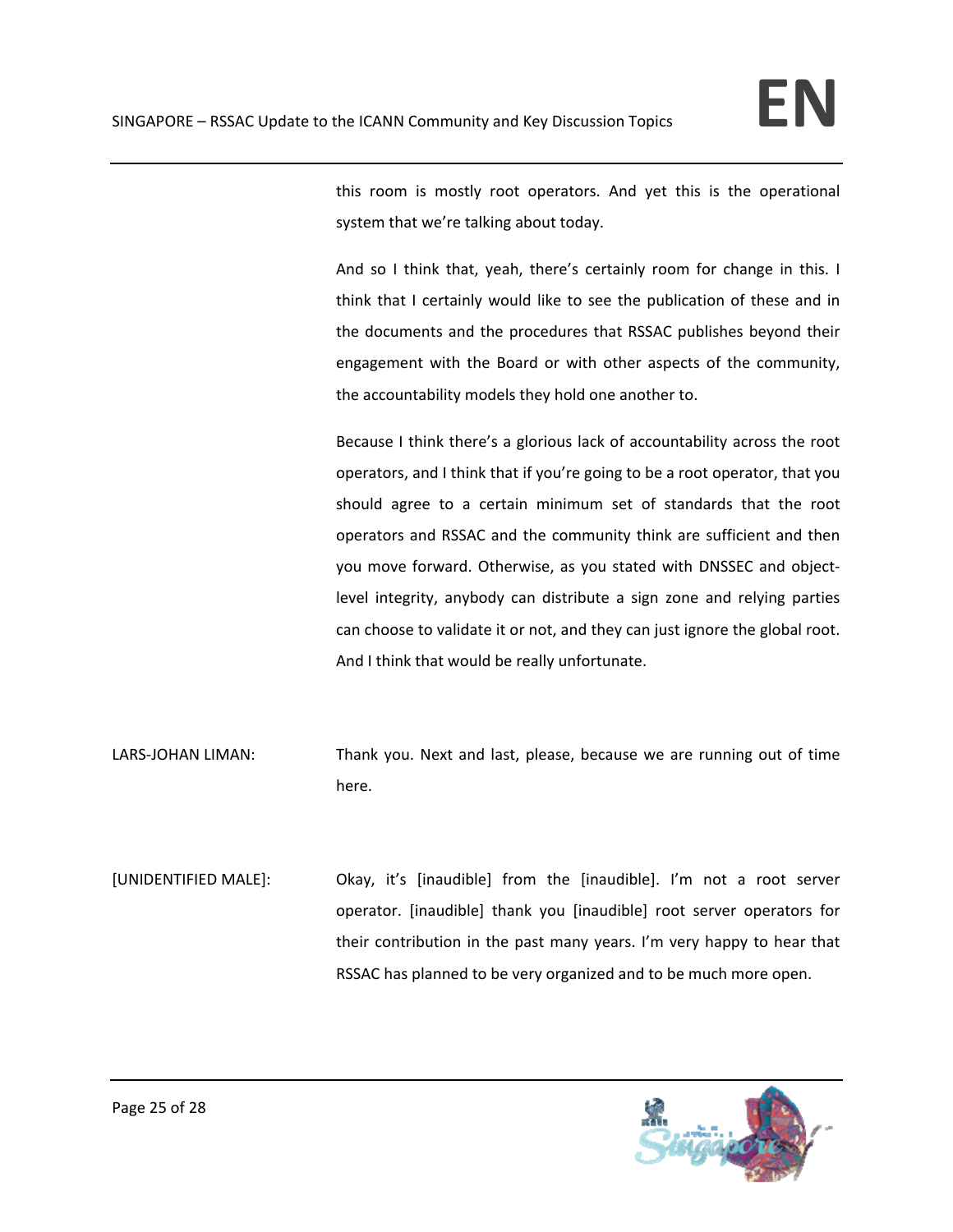Regarding to the RSSAC, there one [inaudible] slide, I think now the [inaudible] service expectation. I'm not sure if that is [inaudible] or the similar as the service level agreement.

LARS‐JOHAN LIMAN: Pardon.

UNIDENTIFIED MALE: I think from this recommendation we use to [inaudible] for service expectations. So I just want to confirm if that is similar with the service‐ level agreement. So does that mean that the root server operators will promise to have some kind of service level for root server operating?

- BILL MANNING: Service level agreement with who?
- UNIDENTIFIED MALE: With the community.
- BILL MANNING: Great. Let's talk after this meeting.
- UNIDENTIFIED MALE: Okay. So if I read the RFC 2870, [inaudible] and the requirement is to [learn]. And for the RSSAC, there are two [inaudible] for the moment. I think maybe you can have some kind of [measurement] for the root server [inaudible] distribution. So the idea now there is over maybe

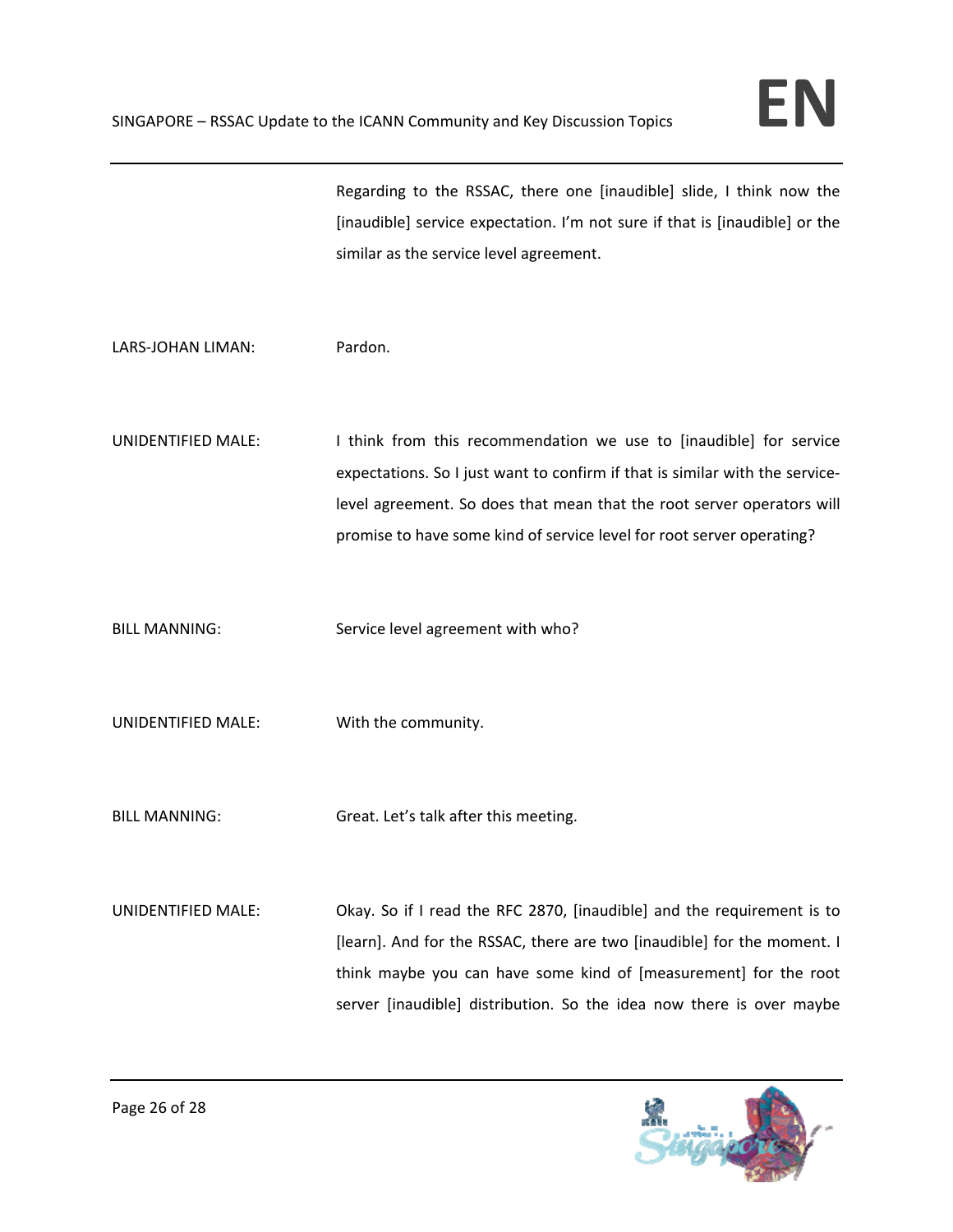about less than 400 [inaudible] around the world. But I don't think the distribution is perfect, so if you need help, I can give some support.

- BILL MANNING: Intink that the first attribute in RSSAC 002 was measuring the latency of the distribution system, which might talk to your concern.
- UNIDENTIFIED MALE: Okay. And also second suggestion is for the root servers Internet website is too slow to access and [inaudible], I suggesting have a mirror site.
- LARS-JOHAN LIMAN: That's interesting. I would like to know more about that.

Thank you. I'm sorry. I did close the queue after you because we're running out of time. We only had until a quarter past, and we are already running out of that. I'm happy to talk to both Danny and [Hans Peter] after the meeting. Please come and see me, but we really need to close this meeting here and now.

So thank you all for attending the meeting, and please do come and talk to us. We're open. We want to talk to you.

SUZANNE WOOLF: Yes. There's lots more dialogue still to have.

BILL MANNING: Yep.



Page 27 of 28